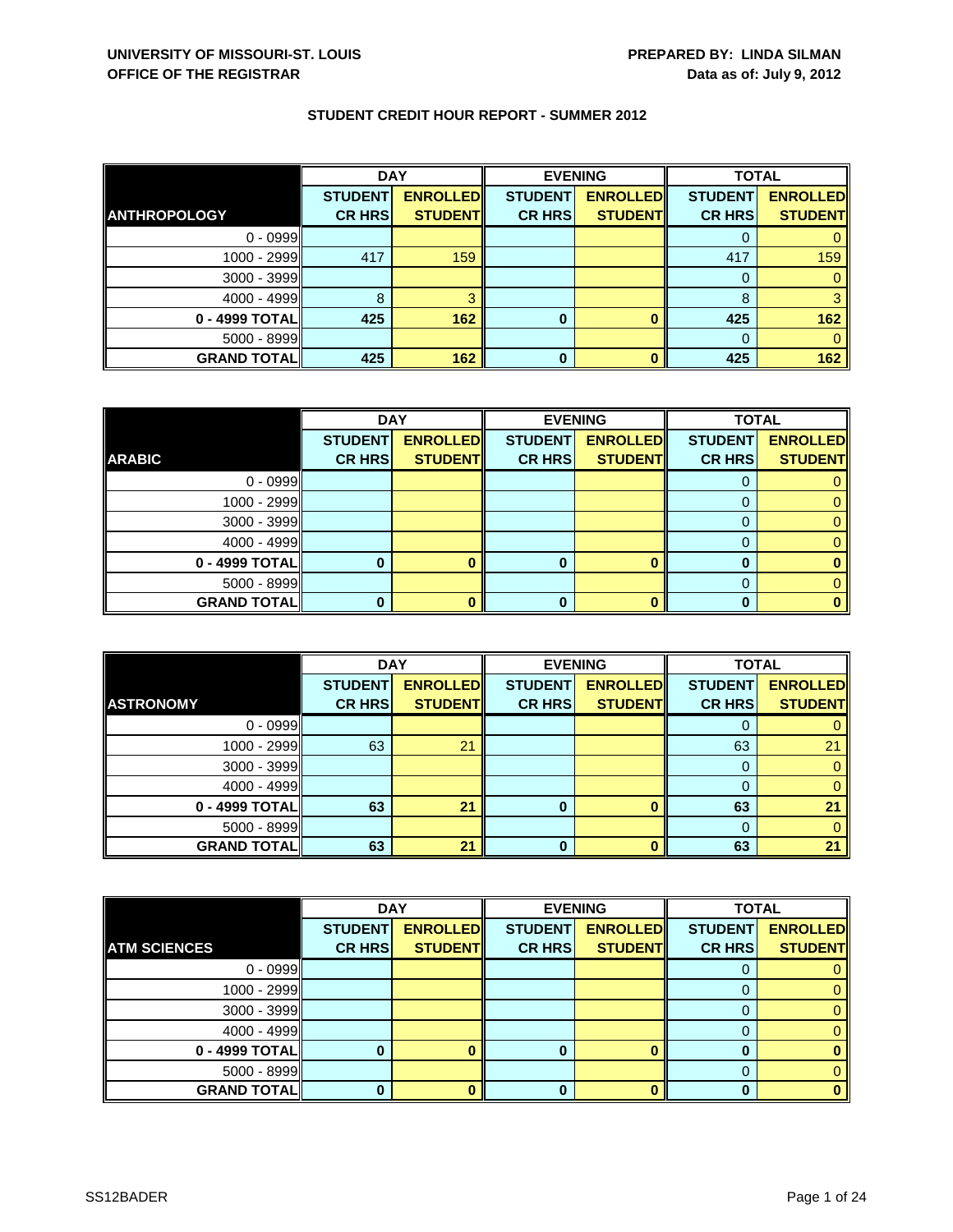|                    | <b>DAY</b>     |                 | <b>EVENING</b> |                 | <b>TOTAL</b>   |                 |
|--------------------|----------------|-----------------|----------------|-----------------|----------------|-----------------|
|                    | <b>STUDENT</b> | <b>ENROLLED</b> | <b>STUDENT</b> | <b>ENROLLED</b> | <b>STUDENT</b> | <b>ENROLLED</b> |
| <b>BIOLOGY</b>     | <b>CR HRS</b>  | <b>STUDENT</b>  | <b>CR HRS</b>  | <b>STUDENT</b>  | <b>CR HRS</b>  | <b>STUDENT</b>  |
| $0 - 0999$         |                |                 |                |                 |                |                 |
| 1000 - 2999II      | 612            | 164             |                |                 | 612            | 164             |
| 3000 - 3999        | 185            | 62              |                |                 | 185            | 62              |
| $4000 - 4999$      | 151            | 56              |                |                 | 151            | 56              |
| 0 - 4999 TOTAL     | 948            | 282             | 0              |                 | 948            | 282             |
| 5000 - 8999        | 53             | 32              |                |                 | 53             | 32              |
| <b>GRAND TOTAL</b> | 1,001          | 314             | 0              |                 | 1,001          | 314             |

|                    | <b>DAY</b>     |                 | <b>EVENING</b> |                 | <b>TOTAL</b>   |                 |
|--------------------|----------------|-----------------|----------------|-----------------|----------------|-----------------|
|                    | <b>STUDENT</b> | <b>ENROLLED</b> | <b>STUDENT</b> | <b>ENROLLED</b> | <b>STUDENT</b> | <b>ENROLLED</b> |
| <b>CHEMISTRY</b>   | <b>CR HRS</b>  | <b>STUDENT</b>  | <b>CR HRS</b>  | <b>STUDENT</b>  | <b>CR HRS</b>  | <b>STUDENT</b>  |
| $0 - 0999$         |                |                 |                |                 |                |                 |
| 1000 - 2999        | 382            | 95              | 396            | 132             | 778            | 227             |
| $3000 - 3999$      | 13             | 9               |                |                 | 13             | 9               |
| $4000 - 4999$      |                |                 | 36             | 12              | 36             | 12 <sup>2</sup> |
| 0 - 4999 TOTAL     | 395            | 104             | 432            | 144             | 827            | 248             |
| $5000 - 8999$      | 43             | 41              |                |                 | 43             | 41              |
| <b>GRAND TOTAL</b> | 438            | 145             | 432            | 144             | 870            | 289             |

|                    | <b>DAY</b>     |                 |                | <b>EVENING</b>  | <b>TOTAL</b>   |                 |
|--------------------|----------------|-----------------|----------------|-----------------|----------------|-----------------|
|                    | <b>STUDENT</b> | <b>ENROLLED</b> | <b>STUDENT</b> | <b>ENROLLED</b> | <b>STUDENT</b> | <b>ENROLLED</b> |
| <b>CHINESE</b>     | <b>CR HRS</b>  | <b>STUDENT</b>  | <b>CR HRS</b>  | <b>STUDENT</b>  | <b>CR HRS</b>  | <b>STUDENT</b>  |
| $0 - 0999$         |                |                 |                |                 | O              |                 |
| $1000 - 2999$      |                |                 |                |                 | 4              |                 |
| $3000 - 3999$      |                |                 |                |                 |                |                 |
| $4000 - 4999$      |                |                 |                |                 | 0              |                 |
| 0 - 4999 TOTAL     |                |                 |                |                 | 4              |                 |
| $5000 - 8999$      |                |                 |                |                 |                |                 |
| <b>GRAND TOTAL</b> |                |                 | 0              |                 | 4              |                 |

|                         | <b>DAY</b>     |                 |                | <b>EVENING</b>  | <b>TOTAL</b>   |                 |
|-------------------------|----------------|-----------------|----------------|-----------------|----------------|-----------------|
|                         | <b>STUDENT</b> | <b>ENROLLED</b> | <b>STUDENT</b> | <b>ENROLLED</b> | <b>STUDENT</b> | <b>ENROLLED</b> |
| <b>COMPUTER SCIENCE</b> | <b>CR HRS</b>  | <b>STUDENT</b>  | <b>CR HRS</b>  | <b>STUDENT</b>  | <b>CR HRS</b>  | <b>STUDENT</b>  |
| $0 - 0999$              |                |                 |                |                 |                |                 |
| 1000 - 2999             |                |                 | 183            | 61              | 183            | 61              |
| $3000 - 3999$           |                |                 |                |                 | 0              | $\mathbf{0}$    |
| $4000 - 4999$           | 3              |                 | 72             | 24              | 75             | 25              |
| $0 - 4999$ TOTAL        |                |                 | 255            | 85              | 258            | 86              |
| $5000 - 8999$           | 18             | 6               |                |                 | 18             | 6               |
| <b>GRAND TOTAL</b>      | 21             |                 | 255            | 85              | 276            | 92              |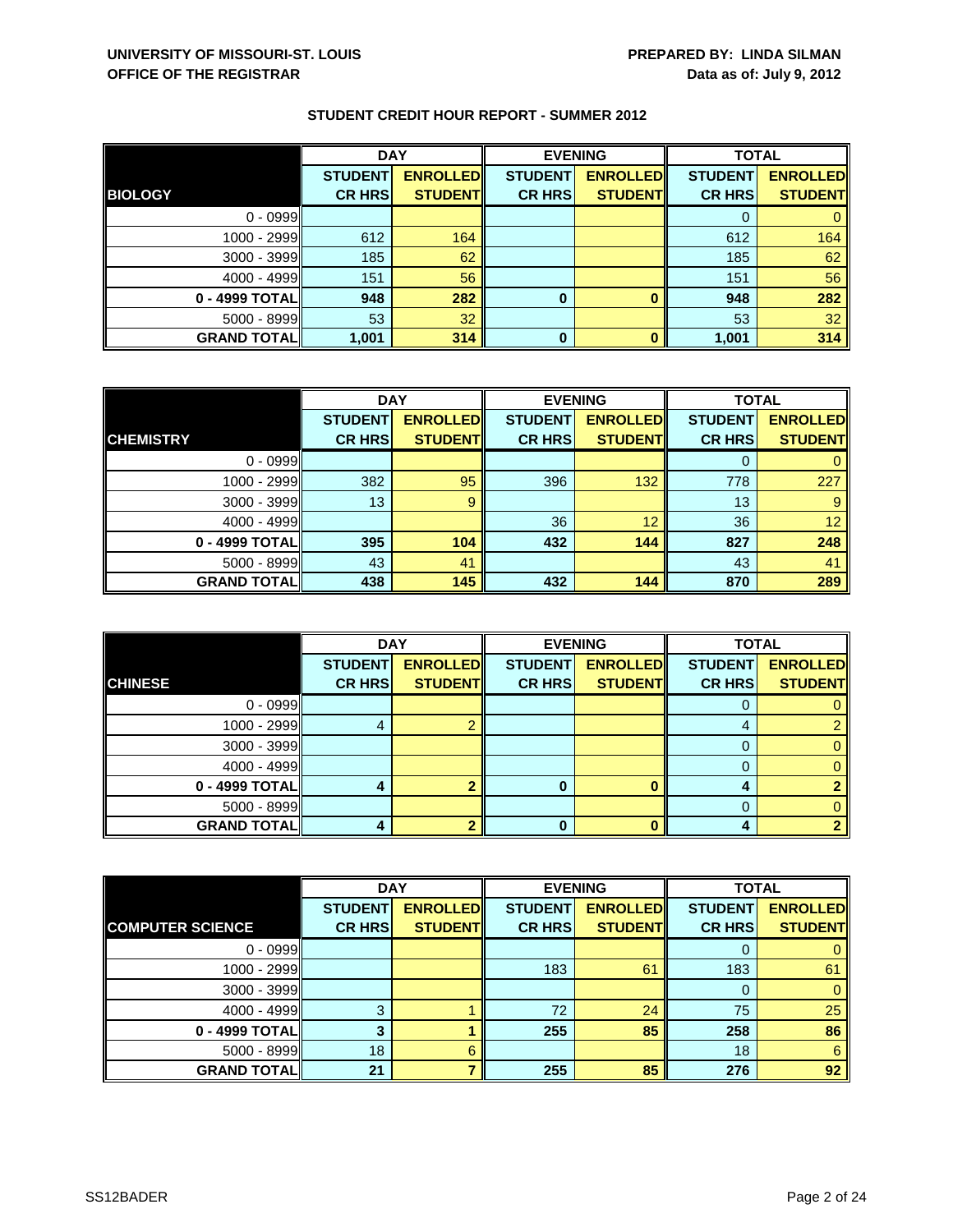|                         | <b>DAY</b>     |                 | <b>EVENING</b> |                 | <b>TOTAL</b>   |                 |
|-------------------------|----------------|-----------------|----------------|-----------------|----------------|-----------------|
|                         | <b>STUDENT</b> | <b>ENROLLED</b> | <b>STUDENT</b> | <b>ENROLLED</b> | <b>STUDENT</b> | <b>ENROLLED</b> |
| <b>CRIMINAL JUSTICE</b> | <b>CR HRS</b>  | <b>STUDENT</b>  | <b>CR HRS</b>  | <b>STUDENT</b>  | <b>CR HRS</b>  | <b>STUDENT</b>  |
| $0 - 0999$              |                |                 |                |                 |                |                 |
| 1000 - 2999             | 536            | 174             |                |                 | 536            | 174             |
| $3000 - 3999$           | 11             | 4               |                |                 | 11             |                 |
| $4000 - 4999$           | 114            | 38              | 15             | 5               | 129            | 43              |
| 0 - 4999 TOTALI         | 661            | 216             | 15             | 5               | 676            | 221             |
| $5000 - 8999$           | 28             | 10              |                |                 | 28             | 10 <sup>°</sup> |
| <b>GRAND TOTAL</b>      | 689            | 226             | 15             |                 | 704            | 231             |

|                    | <b>DAY</b>     |                 | <b>EVENING</b> |                 | <b>TOTAL</b>   |                 |
|--------------------|----------------|-----------------|----------------|-----------------|----------------|-----------------|
|                    | <b>STUDENT</b> | <b>ENROLLED</b> | <b>STUDENT</b> | <b>ENROLLED</b> | <b>STUDENT</b> | <b>ENROLLED</b> |
| <b>ECONOMICS</b>   | <b>CR HRS</b>  | <b>STUDENT</b>  | <b>CR HRS</b>  | <b>STUDENT</b>  | <b>CR HRS</b>  | <b>STUDENT</b>  |
| $0 - 0999$         |                |                 |                |                 |                |                 |
| $1000 - 2999$      | 72             | 36              | 168            | 56              | 240            | 92              |
| $3000 - 3999$      |                |                 |                |                 | O              |                 |
| $4000 - 4999$      | 12             | 4               |                |                 | 12             |                 |
| 0 - 4999 TOTAL     | 84             | 40              | 168            | 56              | 252            | 96              |
| $5000 - 8999$      | 18             | 6               |                |                 | 18             | 6               |
| <b>GRAND TOTAL</b> | 102            | 46              | 168            | 56              | 270            | 102             |

|                    | <b>DAY</b>     |                 |                | <b>EVENING</b>  | <b>TOTAL</b>   |                 |
|--------------------|----------------|-----------------|----------------|-----------------|----------------|-----------------|
|                    | <b>STUDENT</b> | <b>ENROLLED</b> | <b>STUDENT</b> | <b>ENROLLED</b> | <b>STUDENT</b> | <b>ENROLLED</b> |
| <b>ENGLISH</b>     | <b>CR HRS</b>  | <b>STUDENT</b>  | <b>CR HRS</b>  | <b>STUDENT</b>  | <b>CR HRS</b>  | <b>STUDENT</b>  |
| $0 - 0999$         |                |                 |                |                 | O              |                 |
| 1000 - 2999        | 33             | 11              |                |                 | 33             |                 |
| 3000 - 3999        | 1,104          | 368             |                |                 | 1,104          | 368             |
| $4000 - 4999$      | 96             | 32              | 39             | 13              | 135            | 45              |
| 0 - 4999 TOTAL     | 1,233          | 411             | 39             | 13              | 1,272          | 424             |
| $5000 - 8999$      | 207            | 56              |                |                 | 207            | 56              |
| <b>GRAND TOTAL</b> | 1,440          | 467             | 39             | 13              | 1,479          | 480             |

|                            |                | <b>DAY</b>      |                | <b>EVENING</b>  | <b>TOTAL</b>   |                 |
|----------------------------|----------------|-----------------|----------------|-----------------|----------------|-----------------|
| <b>ENGLISH AS A SECOND</b> | <b>STUDENT</b> | <b>ENROLLED</b> | <b>STUDENT</b> | <b>ENROLLED</b> | <b>STUDENT</b> | <b>ENROLLED</b> |
| <b>LANGUAGE</b>            | <b>CR HRS</b>  | <b>STUDENT</b>  | <b>CR HRS</b>  | <b>STUDENT</b>  | <b>CR HRS</b>  | <b>STUDENT</b>  |
| $0 - 0999$                 |                |                 |                |                 |                |                 |
| 1000 - 2999                |                |                 |                |                 |                | 0               |
| $3000 - 3999$              |                |                 |                |                 | O              | 0.              |
| $4000 - 4999$              |                |                 |                |                 |                |                 |
| 0 - 4999 TOTAL             |                |                 | 0              |                 |                |                 |
| $5000 - 8999$              |                |                 |                |                 | 0              |                 |
| <b>GRAND TOTAL</b>         |                |                 | ŋ              |                 |                |                 |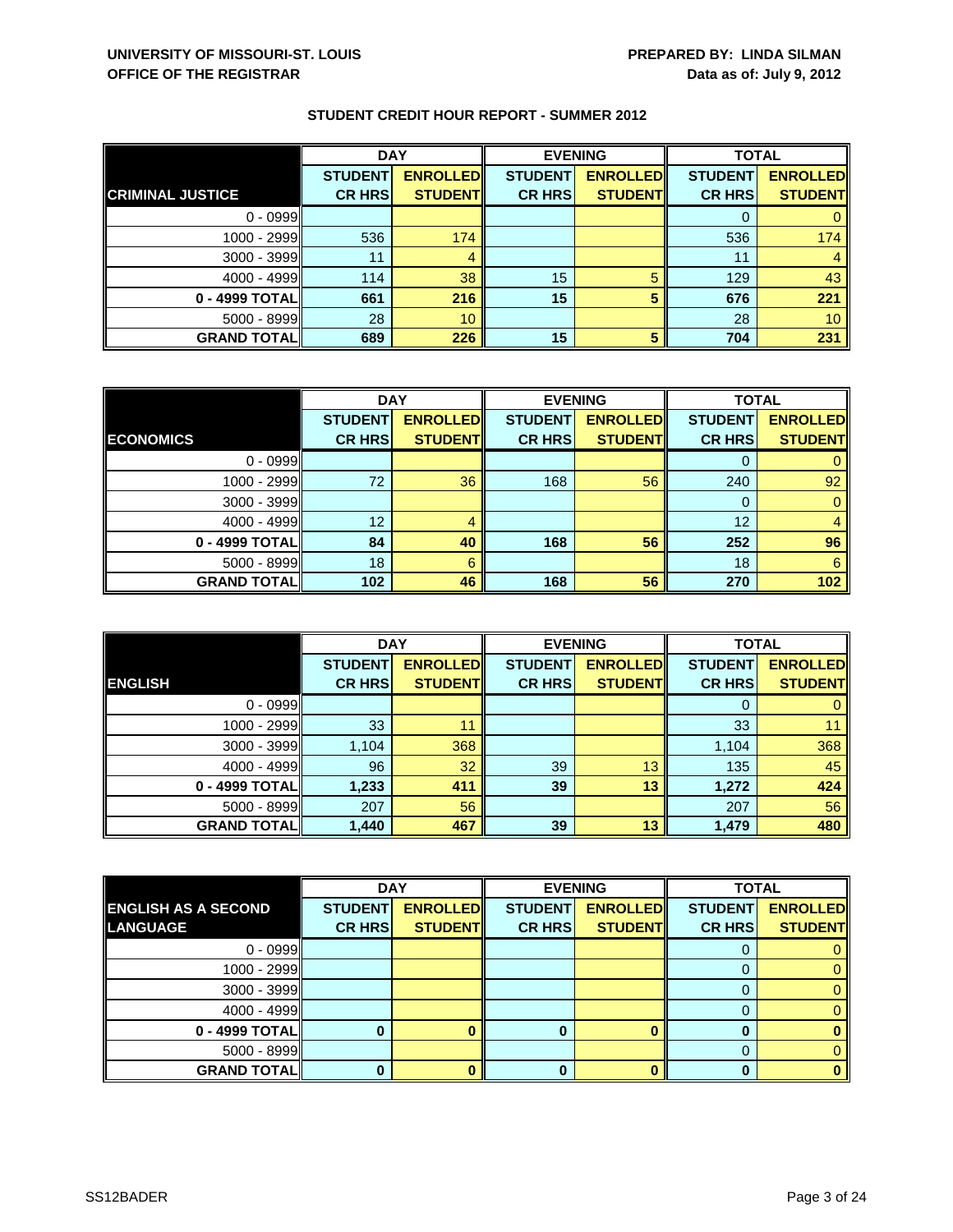|                         | <b>DAY</b>     |                 | <b>EVENING</b> |                 | <b>TOTAL</b>   |                 |
|-------------------------|----------------|-----------------|----------------|-----------------|----------------|-----------------|
|                         | <b>STUDENT</b> | <b>ENROLLED</b> | <b>STUDENT</b> | <b>ENROLLED</b> | <b>STUDENT</b> | <b>ENROLLED</b> |
| <b>FOREIGN LANGUAGE</b> | <b>CR HRS</b>  | <b>STUDENT</b>  | <b>CR HRS</b>  | <b>STUDENT</b>  | <b>CR HRS</b>  | <b>STUDENT</b>  |
| $0 - 0999$              |                |                 |                |                 |                |                 |
| 1000 - 2999             |                |                 |                |                 |                |                 |
| $3000 - 3999$           |                |                 |                |                 |                |                 |
| $4000 - 4999$           |                |                 |                |                 |                |                 |
| 0 - 4999 TOTAL          |                |                 | 0              |                 |                |                 |
| $5000 - 8999$           |                |                 |                |                 |                |                 |
| <b>GRAND TOTAL</b>      |                |                 | 0              |                 |                |                 |

|                    | <b>DAY</b>     |                 |                | <b>EVENING</b>  | <b>TOTAL</b>   |                 |
|--------------------|----------------|-----------------|----------------|-----------------|----------------|-----------------|
|                    | <b>STUDENT</b> | <b>ENROLLED</b> | <b>STUDENT</b> | <b>ENROLLED</b> | <b>STUDENT</b> | <b>ENROLLED</b> |
| <b>FRENCH</b>      | <b>CR HRS</b>  | <b>STUDENT</b>  | <b>CR HRS</b>  | <b>STUDENT</b>  | <b>CR HRS</b>  | <b>STUDENT</b>  |
| $0 - 0999$         |                |                 |                |                 |                |                 |
| 1000 - 2999        | 142            | 38              |                |                 | 142            | 38              |
| 3000 - 3999        |                |                 |                |                 |                |                 |
| $4000 - 4999$      |                |                 |                |                 |                |                 |
| 0 - 4999 TOTAL     | 143            | 39              | 0              |                 | 143            | 39              |
| $5000 - 8999$      |                |                 |                |                 |                |                 |
| <b>GRAND TOTAL</b> | 143            | 39              | ŋ              |                 | 143            | 39              |

|                    | <b>DAY</b>                      |                                   | <b>EVENING</b>                  |                                   | <b>TOTAL</b>                    |                                   |
|--------------------|---------------------------------|-----------------------------------|---------------------------------|-----------------------------------|---------------------------------|-----------------------------------|
| <b>GEOGRAPHY</b>   | <b>STUDENT</b><br><b>CR HRS</b> | <b>ENROLLED</b><br><b>STUDENT</b> | <b>STUDENT</b><br><b>CR HRS</b> | <b>ENROLLED</b><br><b>STUDENT</b> | <b>STUDENT</b><br><b>CR HRS</b> | <b>ENROLLED</b><br><b>STUDENT</b> |
| $0 - 0999$         |                                 |                                   |                                 |                                   | O                               |                                   |
| 1000 - 2999        | 117                             | 39                                |                                 |                                   | 117                             | 39                                |
| $3000 - 3999$      |                                 |                                   |                                 |                                   | 0                               | 0                                 |
| $4000 - 4999$      |                                 |                                   |                                 |                                   |                                 |                                   |
| 0 - 4999 TOTAL     | 117                             | 39                                | 0                               | n                                 | 117                             | 39                                |
| $5000 - 8999$      |                                 |                                   |                                 |                                   | $\Omega$                        | 0                                 |
| <b>GRAND TOTAL</b> | 117                             | 39                                | 0                               |                                   | 117                             | 39                                |

|                    | <b>DAY</b>     |                 | <b>EVENING</b> |                 | <b>TOTAL</b>   |                 |
|--------------------|----------------|-----------------|----------------|-----------------|----------------|-----------------|
|                    | <b>STUDENT</b> | <b>ENROLLED</b> | <b>STUDENT</b> | <b>ENROLLED</b> | <b>STUDENT</b> | <b>ENROLLED</b> |
| <b>GEOLOGY</b>     | <b>CR HRS</b>  | <b>STUDENT</b>  | <b>CR HRS</b>  | <b>STUDENT</b>  | <b>CR HRS</b>  | <b>STUDENT</b>  |
| $0 - 0999$         |                |                 |                |                 | 0              | 0               |
| 1000 - 2999        |                |                 | 66             | 18              | 66             | 18              |
| $3000 - 3999$      |                |                 |                |                 | 0              | $\mathbf{0}$    |
| $4000 - 4999$      |                |                 |                |                 | 0              | $\mathbf{0}$    |
| 0 - 4999 TOTAL     |                |                 | 66             | 18              | 66             | 18              |
| $5000 - 8999$      |                |                 |                |                 | 0              | $\mathbf{0}$    |
| <b>GRAND TOTAL</b> | O              |                 | 66             | 18              | 66             | 18              |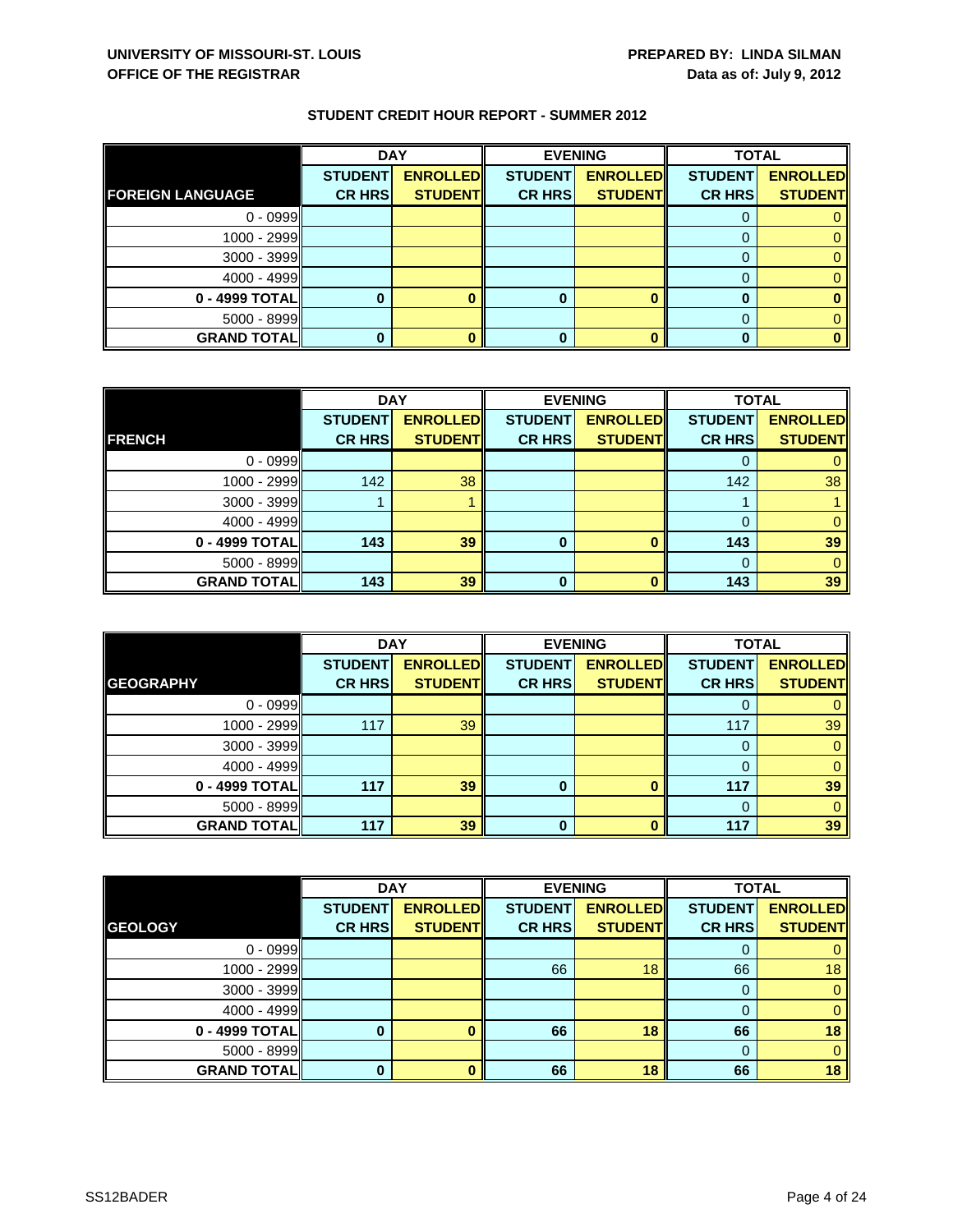| STUDENT CREDIT HOUR REPORT - SUMMER 2012 |
|------------------------------------------|
|------------------------------------------|

|                    | <b>DAY</b>     |                 | <b>EVENING</b> |                 | <b>TOTAL</b>   |                 |
|--------------------|----------------|-----------------|----------------|-----------------|----------------|-----------------|
|                    | <b>STUDENT</b> | <b>ENROLLED</b> | <b>STUDENT</b> | <b>ENROLLED</b> | <b>STUDENT</b> | <b>ENROLLED</b> |
| <b>GERMAN</b>      | <b>CR HRS</b>  | <b>STUDENT</b>  | <b>CR HRS</b>  | <b>STUDENT</b>  | <b>CR HRS</b>  | <b>STUDENT</b>  |
| $0 - 0999$         |                |                 |                |                 |                |                 |
| 1000 - 2999        |                |                 |                |                 |                |                 |
| 3000 - 3999        |                |                 |                |                 |                |                 |
| $4000 - 4999$      |                |                 |                |                 |                |                 |
| 0 - 4999 TOTAL     |                |                 |                |                 |                |                 |
| 5000 - 8999        |                |                 |                |                 |                |                 |
| <b>GRAND TOTAL</b> |                |                 |                |                 |                |                 |

|                    | <b>DAY</b>     |                 |                | <b>EVENING</b>  |                | <b>TOTAL</b>    |  |
|--------------------|----------------|-----------------|----------------|-----------------|----------------|-----------------|--|
|                    | <b>STUDENT</b> | <b>ENROLLED</b> | <b>STUDENT</b> | <b>ENROLLED</b> | <b>STUDENT</b> | <b>ENROLLED</b> |  |
| <b>GERONTOLOGY</b> | <b>CR HRS</b>  | <b>STUDENT</b>  | <b>CR HRS</b>  | <b>STUDENT</b>  | <b>CR HRS</b>  | <b>STUDENT</b>  |  |
| $0 - 0999$         |                |                 |                |                 | 0              | $\mathbf{0}$    |  |
| 1000 - 2999        | 12             | 4               |                |                 | 12             | $\overline{4}$  |  |
| $3000 - 3999$      |                |                 |                |                 | 0              | $\mathbf{0}$    |  |
| $4000 - 4999$      | 33             | 11              |                |                 | 33             | 11              |  |
| 0 - 4999 TOTAL     | 45             | 15              | 0              |                 | 45             | 15              |  |
| $5000 - 8999$      | 53             | 18              |                |                 | 53             | 18              |  |
| <b>GRAND TOTAL</b> | 98             | 33              | 0              |                 | 98             | 33 <sup>°</sup> |  |

|                             | <b>DAY</b>     |                 | <b>EVENING</b> |                 | <b>TOTAL</b>   |                 |
|-----------------------------|----------------|-----------------|----------------|-----------------|----------------|-----------------|
|                             | <b>STUDENT</b> | <b>ENROLLED</b> | <b>STUDENT</b> | <b>ENROLLED</b> | <b>STUDENT</b> | <b>ENROLLED</b> |
| <b>GREEK ANCIENT/MODERN</b> | <b>CR HRS</b>  | <b>STUDENT</b>  | <b>CR HRS</b>  | <b>STUDENT</b>  | <b>CR HRS</b>  | <b>STUDENT</b>  |
| $0 - 0999$                  |                |                 |                |                 |                |                 |
| 1000 - 2999                 |                |                 |                |                 |                |                 |
| $3000 - 3999$               |                |                 |                |                 |                |                 |
| $4000 - 4999$               |                |                 |                |                 |                |                 |
| 0 - 4999 TOTAL              |                |                 | ŋ              | n               | ŋ              |                 |
| 5000 - 8999                 |                |                 |                |                 |                |                 |
| <b>GRAND TOTAL</b>          |                |                 |                |                 |                |                 |

|                    | <b>DAY</b>     |                 | <b>EVENING</b> |                 | <b>TOTAL</b>   |                 |
|--------------------|----------------|-----------------|----------------|-----------------|----------------|-----------------|
|                    | <b>STUDENT</b> | <b>ENROLLED</b> | <b>STUDENT</b> | <b>ENROLLED</b> | <b>STUDENT</b> | <b>ENROLLED</b> |
| <b>HISTORY</b>     | <b>CR HRS</b>  | <b>STUDENT</b>  | <b>CR HRS</b>  | <b>STUDENT</b>  | <b>CR HRS</b>  | <b>STUDENT</b>  |
| $0 - 0999$         |                |                 |                |                 | 0              | 0               |
| 1000 - 2999        | 195            | 65              |                |                 | 195            | 65              |
| $3000 - 3999$      | 57             | 19              |                |                 | 57             | 19              |
| $4000 - 4999$      |                |                 |                |                 |                |                 |
| 0 - 4999 TOTAL     | 253            | 85              | $\bf{0}$       | $\Omega$        | 253            | 85              |
| $5000 - 8999$      | 39             | 13              |                |                 | 39             | 13              |
| <b>GRAND TOTAL</b> | 292            | 98              | 0              | O               | 292            | 98              |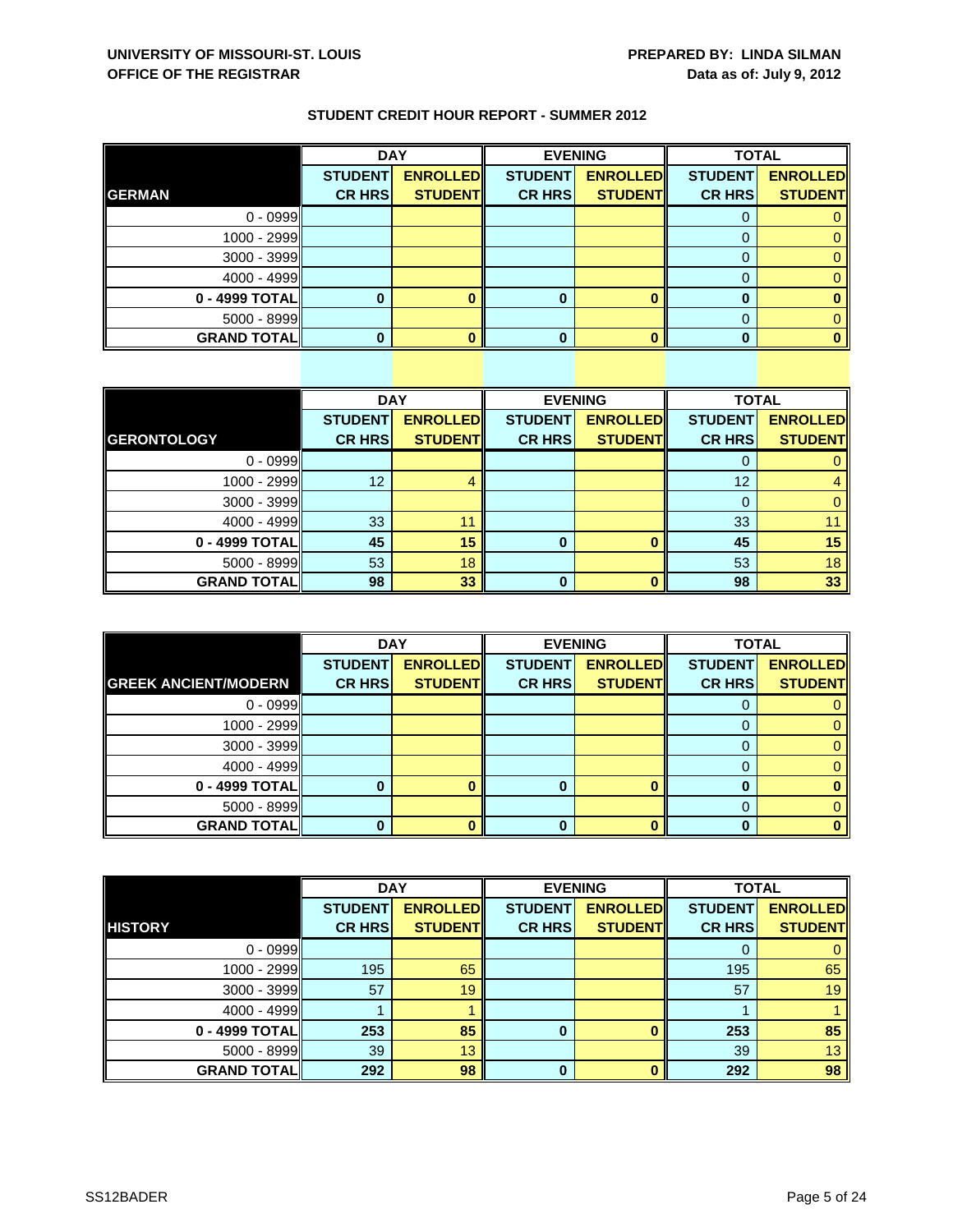|                    | <b>DAY</b>     |                 | <b>EVENING</b> |                 | <b>TOTAL</b>   |                 |
|--------------------|----------------|-----------------|----------------|-----------------|----------------|-----------------|
| <b>HONORS</b>      | <b>STUDENT</b> | <b>ENROLLED</b> | <b>STUDENT</b> | <b>ENROLLED</b> | <b>STUDENT</b> | <b>ENROLLED</b> |
|                    | <b>CR HRS</b>  | <b>STUDENT</b>  | <b>CR HRS</b>  | <b>STUDENT</b>  | <b>CR HRS</b>  | <b>STUDENT</b>  |
| $0 - 0999$         |                |                 |                |                 |                |                 |
| 1000 - 2999        | 60             | 20              |                |                 | 60             | 20              |
| 3000 - 3999        | 27             | 9               |                |                 | 27             |                 |
| $4000 - 4999$      | 24             | 15              |                |                 | 24             | 15              |
| 0 - 4999 TOTAL     | 111            | 44              | 0              |                 | 111            | 44              |
| 5000 - 8999        |                |                 |                |                 |                |                 |
| <b>GRAND TOTAL</b> | 111            | 44              | 0              |                 | 111            | 44              |

|                          | <b>DAY</b>     |                 | <b>EVENING</b> |                 | <b>TOTAL</b>   |                 |
|--------------------------|----------------|-----------------|----------------|-----------------|----------------|-----------------|
|                          | <b>STUDENT</b> | <b>ENROLLED</b> | <b>STUDENT</b> | <b>ENROLLED</b> | <b>STUDENT</b> | <b>ENROLLED</b> |
| <b>INTERDISCIPLINARY</b> | <b>CR HRS</b>  | <b>STUDENT</b>  | <b>CR HRS</b>  | <b>STUDENT</b>  | <b>CR HRS</b>  | <b>STUDENT</b>  |
| $0 - 0999$               |                |                 |                |                 |                |                 |
| 1000 - 2999              |                |                 |                |                 | O              |                 |
| $3000 - 3999$            |                |                 |                |                 |                |                 |
| 4000 - 4999              |                |                 |                |                 |                |                 |
| 0 - 4999 TOTAL           |                |                 | 0              |                 |                |                 |
| $5000 - 8999$            |                |                 |                |                 |                |                 |
| <b>GRAND TOTAL</b>       |                |                 |                |                 |                |                 |

|                    | <b>DAY</b>     |                 |                | <b>EVENING</b>  | <b>TOTAL</b>   |                 |
|--------------------|----------------|-----------------|----------------|-----------------|----------------|-----------------|
|                    | <b>STUDENT</b> | <b>ENROLLED</b> | <b>STUDENT</b> | <b>ENROLLED</b> | <b>STUDENT</b> | <b>ENROLLED</b> |
| <b>ITALIAN</b>     | <b>CR HRS</b>  | <b>STUDENT</b>  | <b>CR HRS</b>  | <b>STUDENT</b>  | <b>CR HRS</b>  | <b>STUDENT</b>  |
| $0 - 0999$         |                |                 |                |                 |                |                 |
| $1000 - 2999$      |                |                 |                |                 |                |                 |
| $3000 - 3999$      |                |                 |                |                 |                |                 |
| $4000 - 4999$      |                |                 |                |                 |                |                 |
| $0 - 4999$ TOTAL   |                |                 | 0              |                 |                |                 |
| $5000 - 8999$      |                |                 |                |                 |                |                 |
| <b>GRAND TOTAL</b> |                |                 | 0              |                 |                |                 |

|                    | <b>DAY</b>     |                 |                | <b>EVENING</b>  | <b>TOTAL</b>   |                 |
|--------------------|----------------|-----------------|----------------|-----------------|----------------|-----------------|
|                    | <b>STUDENT</b> | <b>ENROLLED</b> | <b>STUDENT</b> | <b>ENROLLED</b> | <b>STUDENT</b> | <b>ENROLLED</b> |
| <b>JAPANESE</b>    | <b>CR HRS</b>  | <b>STUDENT</b>  | <b>CR HRS</b>  | <b>STUDENT</b>  | <b>CR HRS</b>  | <b>STUDENT</b>  |
| $0 - 0999$         |                |                 |                |                 | 0              |                 |
| 1000 - 2999        | 12             |                 |                |                 | 12             | 4               |
| 3000 - 3999        | 3              |                 |                |                 | 3              |                 |
| $4000 - 4999$      |                |                 |                |                 | 0              | 0               |
| 0 - 4999 TOTAL     | 15             |                 | O              |                 | 15             |                 |
| $5000 - 8999$      |                |                 |                |                 | $\Omega$       | 0               |
| <b>GRAND TOTAL</b> | 15             | Б,              | ŋ              |                 | 15             | 5               |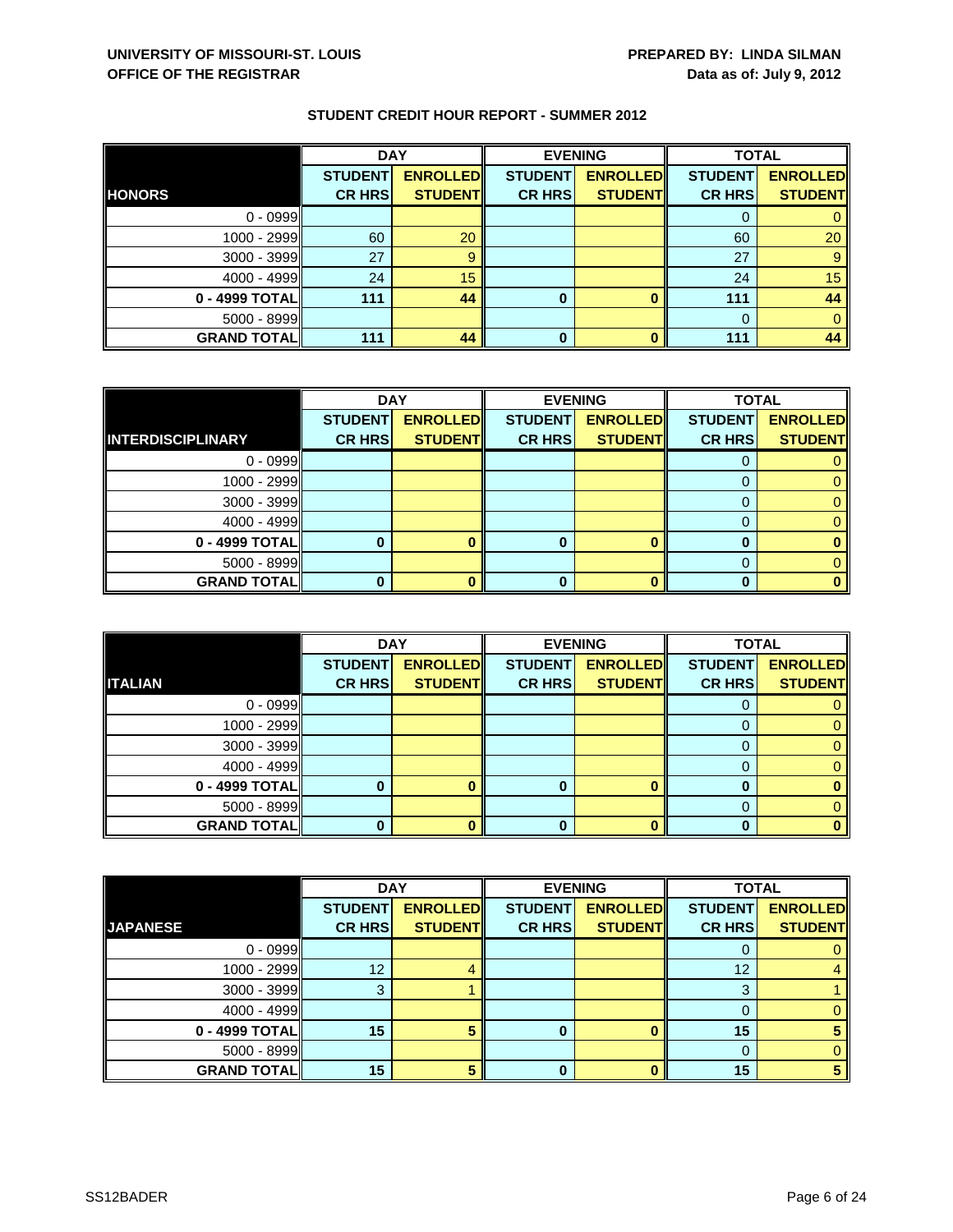|                    | <b>DAY</b>     |                 |                | <b>EVENING</b>  |                | <b>TOTAL</b>    |  |
|--------------------|----------------|-----------------|----------------|-----------------|----------------|-----------------|--|
|                    | <b>STUDENT</b> | <b>ENROLLED</b> | <b>STUDENT</b> | <b>ENROLLED</b> | <b>STUDENT</b> | <b>ENROLLED</b> |  |
| <b>LATIN</b>       | <b>CR HRS</b>  | <b>STUDENT</b>  | <b>CR HRS</b>  | <b>STUDENT</b>  | <b>CR HRS</b>  | <b>STUDENT</b>  |  |
| $0 - 0999$         |                |                 |                |                 |                |                 |  |
| 1000 - 2999        |                |                 |                |                 |                |                 |  |
| 3000 - 3999        |                |                 |                |                 |                |                 |  |
| $4000 - 4999$      |                |                 |                |                 |                |                 |  |
| 0 - 4999 TOTAL     |                |                 | 0              |                 |                |                 |  |
| $5000 - 8999$      |                |                 |                |                 |                |                 |  |
| <b>GRAND TOTAL</b> |                |                 |                |                 |                |                 |  |

|                    | <b>DAY</b>     |                 |                | <b>EVENING</b>  | <b>TOTAL</b>   |                 |
|--------------------|----------------|-----------------|----------------|-----------------|----------------|-----------------|
|                    | <b>STUDENT</b> | <b>ENROLLED</b> | <b>STUDENT</b> | <b>ENROLLED</b> | <b>STUDENT</b> | <b>ENROLLED</b> |
| <b>MATHEMATICS</b> | <b>CR HRS</b>  | <b>STUDENT</b>  | <b>CR HRS</b>  | <b>STUDENT</b>  | <b>CR HRS</b>  | <b>STUDENT</b>  |
| $0 - 0999$         |                |                 |                |                 |                |                 |
| 1000 - 2999        | 520            | 146             | 785            | 257             | 1,305          | 403             |
| $3000 - 3999$      |                |                 | 90             | 30              | 90             | 30              |
| $4000 - 4999$      |                |                 | 54             | 18              | 54             | 18              |
| 0 - 4999 TOTAL     | 520            | 146             | 929            | 305             | 1,449          | 451             |
| $5000 - 8999$      | 20             | 8               |                |                 | 20             | 8               |
| <b>GRAND TOTAL</b> | 540            | 154             | 929            | 305             | 1,469          | 459             |

|                     | <b>DAY</b>                      |                                   |                                 | <b>EVENING</b>                    | <b>TOTAL</b>                    |                                   |
|---------------------|---------------------------------|-----------------------------------|---------------------------------|-----------------------------------|---------------------------------|-----------------------------------|
| <b>PHILOSOPHY</b>   | <b>STUDENT</b><br><b>CR HRS</b> | <b>ENROLLED</b><br><b>STUDENT</b> | <b>STUDENT</b><br><b>CR HRS</b> | <b>ENROLLED</b><br><b>STUDENT</b> | <b>STUDENT</b><br><b>CR HRS</b> | <b>ENROLLED</b><br><b>STUDENT</b> |
|                     |                                 |                                   |                                 |                                   |                                 |                                   |
| $0 - 0999$          |                                 |                                   |                                 |                                   | O                               |                                   |
| 1000 - 2999         | 474                             | 158                               |                                 |                                   | 474                             | 158                               |
| 3000 - 3999         | 117                             | 39                                |                                 |                                   | 117                             | 39                                |
| $4000 - 4999$       | 40                              | 14                                |                                 |                                   | 40                              | 14                                |
| 0 - 4999 TOTAL      | 631                             | 211                               | 0                               | O                                 | 631                             | 211                               |
| $5000 - 8999$       | 45                              | 15                                |                                 |                                   | 45                              | 15                                |
| <b>GRAND TOTALI</b> | 676                             | 226                               | 0                               | $\bf{0}$                          | 676                             | 226                               |

|                    | <b>DAY</b>     |                 |                | <b>EVENING</b>  |                | <b>TOTAL</b>    |  |
|--------------------|----------------|-----------------|----------------|-----------------|----------------|-----------------|--|
|                    | <b>STUDENT</b> | <b>ENROLLED</b> | <b>STUDENT</b> | <b>ENROLLED</b> | <b>STUDENT</b> | <b>ENROLLED</b> |  |
| <b>PHYSICS</b>     | <b>CR HRS</b>  | <b>STUDENT</b>  | <b>CR HRS</b>  | <b>STUDENT</b>  | <b>CR HRS</b>  | <b>STUDENT</b>  |  |
| $0 - 0999$         |                |                 |                |                 | O              | 0               |  |
| 1000 - 2999        | 644            | 166             |                |                 | 644            | 166             |  |
| $3000 - 3999$      | 4              |                 |                |                 | 4              | $\overline{2}$  |  |
| $4000 - 4999$      |                |                 |                |                 | 0              | $\mathbf{0}$    |  |
| 0 - 4999 TOTAL     | 648            | 168             | 0              |                 | 648            | 168             |  |
| $5000 - 8999$      | 9              |                 |                |                 | -9             |                 |  |
| <b>GRAND TOTAL</b> | 657            | 175             | $\bf{0}$       | n               | 657            | 175             |  |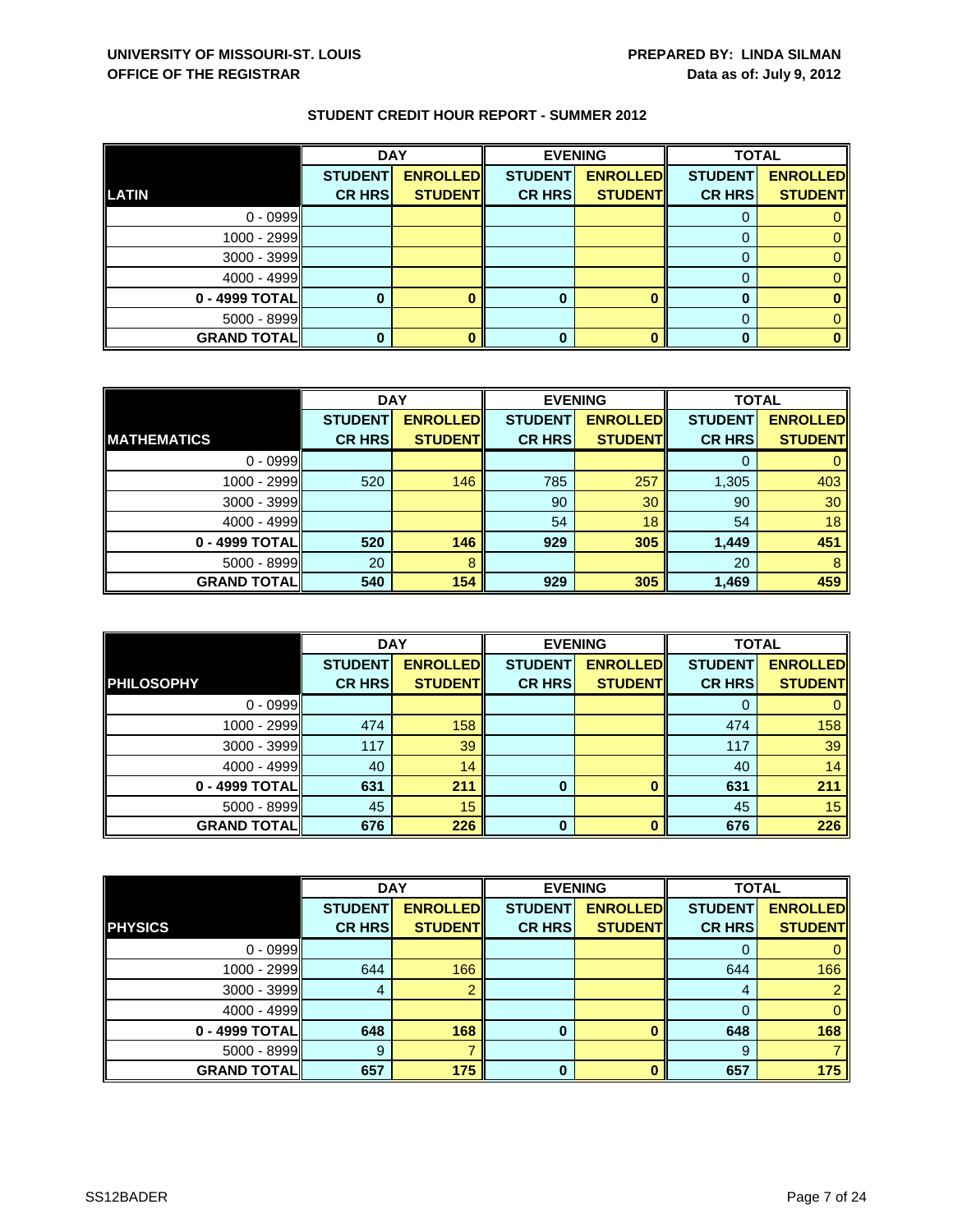|                          | <b>DAY</b>     |                 |                | <b>EVENING</b>  |                | <b>TOTAL</b>    |  |
|--------------------------|----------------|-----------------|----------------|-----------------|----------------|-----------------|--|
|                          | <b>STUDENT</b> | <b>ENROLLED</b> | <b>STUDENT</b> | <b>ENROLLED</b> | <b>STUDENT</b> | <b>ENROLLED</b> |  |
| <b>POLITICAL SCIENCE</b> | <b>CR HRS</b>  | <b>STUDENT</b>  | <b>CR HRS</b>  | <b>STUDENT</b>  | <b>CR HRS</b>  | <b>STUDENT</b>  |  |
| $0 - 0999$               |                |                 |                |                 |                |                 |  |
| $1000 - 2999$            | 141            | 47              |                |                 | 141            | 47              |  |
| $3000 - 3999$            | 25             |                 |                |                 | 25             | 8               |  |
| $4000 - 4999$            |                |                 |                |                 |                |                 |  |
| 0 - 4999 TOTAL           | 166            | 55              | $\bf{0}$       |                 | 166            | 55              |  |
| $5000 - 8999$            | 34             | 11              |                |                 | 34             |                 |  |
| <b>GRAND TOTAL</b>       | 200            | 66              | 0              |                 | 200            | 66              |  |

|                    | <b>DAY</b>     |                 | <b>EVENING</b> |                 | <b>TOTAL</b>   |                 |
|--------------------|----------------|-----------------|----------------|-----------------|----------------|-----------------|
|                    | <b>STUDENT</b> | <b>ENROLLED</b> | <b>STUDENT</b> | <b>ENROLLED</b> | <b>STUDENT</b> | <b>ENROLLED</b> |
| <b>PSYCHOLOGY</b>  | <b>CR HRS</b>  | <b>STUDENT</b>  | <b>CR HRS</b>  | <b>STUDENT</b>  | <b>CR HRS</b>  | <b>STUDENT</b>  |
| $0 - 0999$         |                |                 |                |                 |                |                 |
| 1000 - 2999        | 781            | 250             | 57             | 19              | 838            | 269             |
| $3000 - 3999$      | 59             | 22              |                |                 | 59             | $22^{\circ}$    |
| $4000 - 4999$      |                |                 |                |                 | $\Omega$       | 0               |
| 0 - 4999 TOTAL     | 840            | 272             | 57             | 19              | 897            | 291             |
| $5000 - 8999$      | 93             | 92              |                |                 | 93             | 92              |
| <b>GRAND TOTAL</b> | 933            | 364             | 57             | 19              | 990            | 383             |

|                     | <b>DAY</b>     |                 | <b>EVENING</b> |                 | <b>TOTAL</b>   |                 |
|---------------------|----------------|-----------------|----------------|-----------------|----------------|-----------------|
| <b>SCHOOL OF</b>    | <b>STUDENT</b> | <b>ENROLLED</b> | <b>STUDENT</b> | <b>ENROLLED</b> | <b>STUDENT</b> | <b>ENROLLED</b> |
| <b>SOCIAL WORK</b>  | <b>CR HRS</b>  | <b>STUDENT</b>  | <b>CR HRS</b>  | <b>STUDENT</b>  | <b>CR HRS</b>  | <b>STUDENT</b>  |
| $0 - 0999$          |                |                 |                |                 |                |                 |
| 1000 - 2999         | 9              |                 |                |                 | 9              |                 |
| $3000 - 3999$       |                |                 |                |                 |                | 0               |
| $4000 - 4999$       | 78             | 26              | 168            | 56              | 246            | 82              |
| 0 - 4999 TOTALI     | 87             | 29              | 168            | 56              | 255            | 85              |
| 5000 - 8999         | 251            | 84              |                |                 | 251            | 84              |
| <b>GRAND TOTALI</b> | 338            | 113             | 168            | 56              | 506            | 169             |

|                    | <b>DAY</b>     |                 | <b>EVENING</b> |                 | <b>TOTAL</b>   |                 |
|--------------------|----------------|-----------------|----------------|-----------------|----------------|-----------------|
|                    | <b>STUDENT</b> | <b>ENROLLED</b> | <b>STUDENT</b> | <b>ENROLLED</b> | <b>STUDENT</b> | <b>ENROLLED</b> |
| <b>SOCIOLOGY</b>   | <b>CR HRS</b>  | <b>STUDENT</b>  | <b>CR HRS</b>  | <b>STUDENT</b>  | <b>CR HRS</b>  | <b>STUDENT</b>  |
| $0 - 0999$         |                |                 |                |                 | 0              | $\mathbf{0}$    |
| 1000 - 2999        | 168            | 56              |                |                 | 168            | 56              |
| 3000 - 3999        | 15             | 5               | 57             | 19              | 72             | 24              |
| $4000 - 4999$      |                |                 |                |                 | 0              | $\mathbf{0}$    |
| 0 - 4999 TOTAL     | 183            | 61              | 57             | 19              | 240            | 80              |
| 5000 - 8999        | 3              |                 |                |                 | 3              |                 |
| <b>GRAND TOTAL</b> | 186            | 62              | 57             | 19              | 243            | 81              |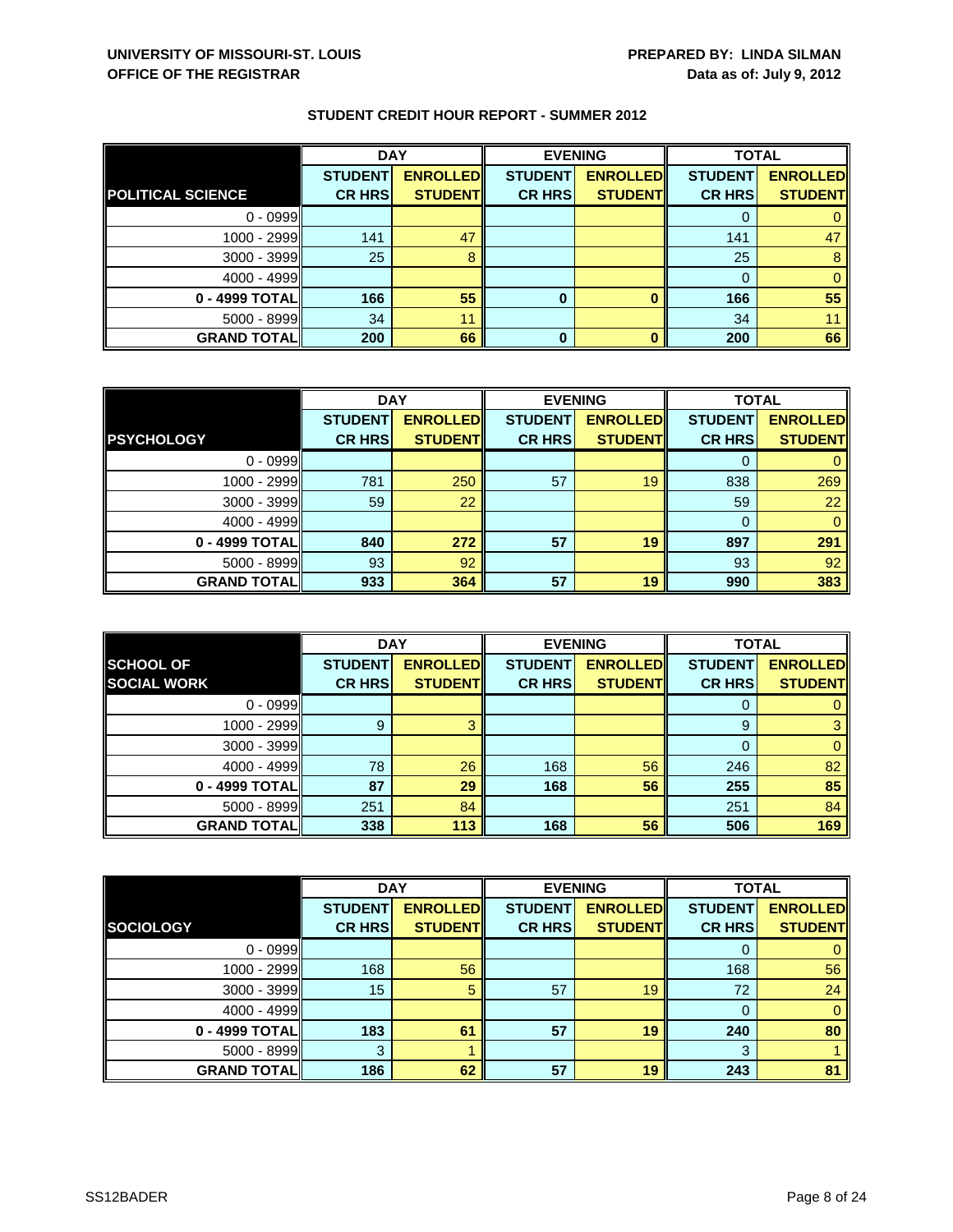|                    | <b>DAY</b>     |                 | <b>EVENING</b> |                 | <b>TOTAL</b>   |                 |
|--------------------|----------------|-----------------|----------------|-----------------|----------------|-----------------|
|                    | <b>STUDENT</b> | <b>ENROLLED</b> | <b>STUDENT</b> | <b>ENROLLED</b> | <b>STUDENT</b> | <b>ENROLLED</b> |
| <b>SPANISH</b>     | <b>CR HRS</b>  | <b>STUDENT</b>  | <b>CR HRS</b>  | <b>STUDENT</b>  | <b>CR HRS</b>  | <b>STUDENT</b>  |
| $0 - 0999$         |                |                 |                |                 |                |                 |
| 1000 - 2999        | 557            | 135             |                |                 | 557            | 135             |
| 3000 - 3999        |                |                 |                |                 | 0              |                 |
| $4000 - 4999$      |                |                 |                |                 |                |                 |
| 0 - 4999 TOTAL     | 557            | 135             | 0              |                 | 557            | 135             |
| 5000 - 8999        |                |                 |                |                 |                |                 |
| <b>GRAND TOTAL</b> | 557            | 135             | $\bf{0}$       |                 | 557            | 135             |

|                             | <b>DAY</b>     |                 | <b>EVENING</b> |                 | <b>TOTAL</b>   |                 |
|-----------------------------|----------------|-----------------|----------------|-----------------|----------------|-----------------|
| <b>WOMEN'S &amp; GENDER</b> | <b>STUDENT</b> | <b>ENROLLED</b> | <b>STUDENT</b> | <b>ENROLLED</b> | <b>STUDENT</b> | <b>ENROLLED</b> |
| <b>STUDIES</b>              | <b>CR HRS</b>  | <b>STUDENT</b>  | <b>CR HRS</b>  | <b>STUDENT</b>  | <b>CR HRS</b>  | <b>STUDENT</b>  |
| $0 - 0999$                  |                |                 |                |                 |                |                 |
| $1000 - 2999$               | 57             | 19              |                |                 | 57             | 19              |
| $3000 - 3999$               |                |                 |                |                 |                |                 |
| $4000 - 4999$               | 15             |                 |                |                 | 15             |                 |
| $0 - 4999$ TOTAL            | 72             | 24              | 0              |                 | 72             | 24              |
| $5000 - 8999$               |                |                 |                |                 | 3              |                 |
| <b>GRAND TOTAL</b>          | 75             | 25              | 0              |                 | 75             | 25              |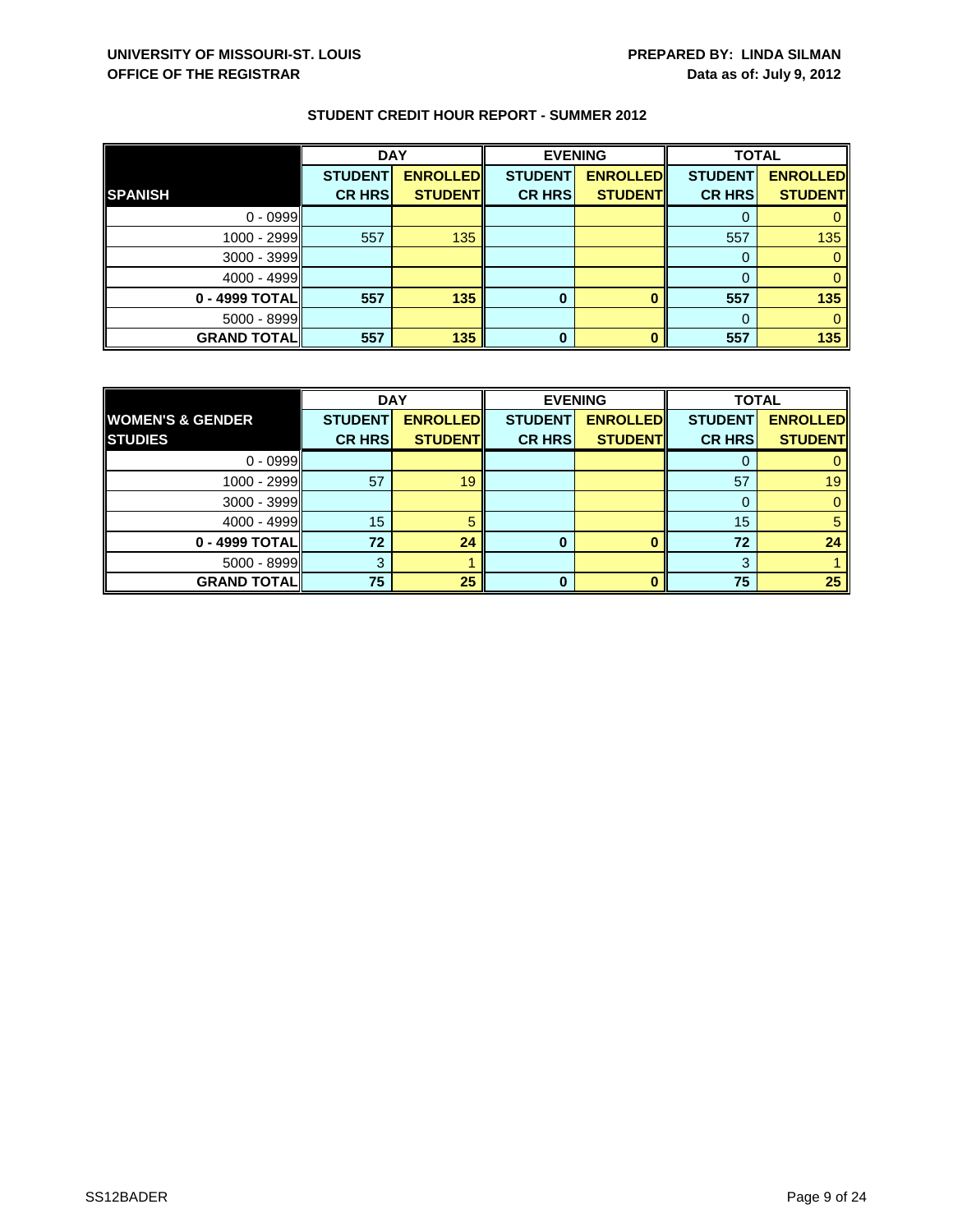|                      | <b>DAY</b>     |                 | <b>EVENING</b> |                 | <b>TOTAL</b>   |                 |
|----------------------|----------------|-----------------|----------------|-----------------|----------------|-----------------|
|                      | <b>STUDENT</b> | <b>ENROLLED</b> | <b>STUDENT</b> | <b>ENROLLED</b> | <b>STUDENT</b> | <b>ENROLLED</b> |
| <b>APPLIED MUSIC</b> | <b>CR HRS</b>  | <b>STUDENT</b>  | <b>CR HRS</b>  | <b>STUDENT</b>  | <b>CR HRS</b>  | <b>STUDENT</b>  |
| $0 - 0999$           |                |                 |                |                 |                |                 |
| 1000 - 2999          |                |                 |                |                 |                |                 |
| 3000 - 3999          |                |                 |                |                 |                |                 |
| $4000 - 4999$        |                |                 |                |                 |                |                 |
| 0 - 4999 TOTAL       |                |                 | 0              |                 |                |                 |
| 5000 - 8999          |                |                 |                |                 |                |                 |
| <b>GRAND TOTAL</b>   |                |                 |                |                 |                |                 |

|                      | <b>DAY</b>     |                 | <b>EVENING</b> |                 | <b>TOTAL</b>   |                 |
|----------------------|----------------|-----------------|----------------|-----------------|----------------|-----------------|
|                      | <b>STUDENT</b> | <b>ENROLLED</b> | <b>STUDENT</b> | <b>ENROLLED</b> | <b>STUDENT</b> | <b>ENROLLED</b> |
| <b>ART EDUCATION</b> | <b>CR HRS</b>  | <b>STUDENT</b>  | <b>CR HRS</b>  | <b>STUDENT</b>  | <b>CR HRS</b>  | <b>STUDENT</b>  |
| $0 - 0999$           |                |                 |                |                 |                |                 |
| 1000 - 2999          | 42             | 14              |                |                 | 42             | 14              |
| $3000 - 3999$        |                |                 |                |                 | 0              |                 |
| $4000 - 4999$        |                |                 |                |                 |                |                 |
| 0 - 4999 TOTAL       | 42             | 14              | 0              | $\Omega$        | 42             | 14              |
| $5000 - 8999$        |                | 2               |                |                 |                |                 |
| <b>GRAND TOTAL</b>   | 49             | 17              |                | n               | 49             | 17              |

|                    | <b>DAY</b>                      |                                   |                                 | <b>EVENING</b>                    | <b>TOTAL</b>                    |                                   |
|--------------------|---------------------------------|-----------------------------------|---------------------------------|-----------------------------------|---------------------------------|-----------------------------------|
| <b>ART HISTORY</b> | <b>STUDENT</b><br><b>CR HRS</b> | <b>ENROLLED</b><br><b>STUDENT</b> | <b>STUDENT</b><br><b>CR HRS</b> | <b>ENROLLED</b><br><b>STUDENT</b> | <b>STUDENT</b><br><b>CR HRS</b> | <b>ENROLLED</b><br><b>STUDENT</b> |
| $0 - 0999$         |                                 |                                   |                                 |                                   |                                 |                                   |
|                    |                                 |                                   |                                 |                                   | O                               |                                   |
| 1000 - 2999        | 57                              | 19                                |                                 |                                   | 57                              | 19                                |
| $3000 - 3999$      |                                 |                                   |                                 |                                   | 0                               |                                   |
| $4000 - 4999$      |                                 |                                   |                                 |                                   | 0                               |                                   |
| 0 - 4999 TOTAL     | 57                              | 19                                | 0                               | n                                 | 57                              | 19                                |
| $5000 - 8999$      |                                 |                                   |                                 |                                   | $\Omega$                        |                                   |
| <b>GRAND TOTAL</b> | 57                              | 19                                | 0                               |                                   | 57                              | 19                                |

|                      | <b>DAY</b>     |                 | <b>EVENING</b> |                 | <b>TOTAL</b>   |                 |
|----------------------|----------------|-----------------|----------------|-----------------|----------------|-----------------|
|                      | <b>STUDENT</b> | <b>ENROLLED</b> | <b>STUDENT</b> | <b>ENROLLED</b> | <b>STUDENT</b> | <b>ENROLLED</b> |
| <b>COMMUNICATION</b> | <b>CR HRS</b>  | <b>STUDENT</b>  | <b>CR HRS</b>  | <b>STUDENT</b>  | <b>CR HRS</b>  | <b>STUDENT</b>  |
| $0 - 0999$           |                |                 |                |                 | O              | 0               |
| 1000 - 2999          | 642            | 214             | 39             | 13              | 681            | 227             |
| $3000 - 3999$        | 177            | 59              |                |                 | 177            | 59              |
| $4000 - 4999$        | 97             | 29              |                |                 | 97             | 29              |
| 0 - 4999 TOTAL       | 916            | 302             | 39             | 13              | 955            | 315             |
| $5000 - 8999$        | 6              | າ               |                |                 | 6              | $\overline{2}$  |
| <b>GRAND TOTAL</b>   | 922            | 304             | 39             | 13              | 961            | 317             |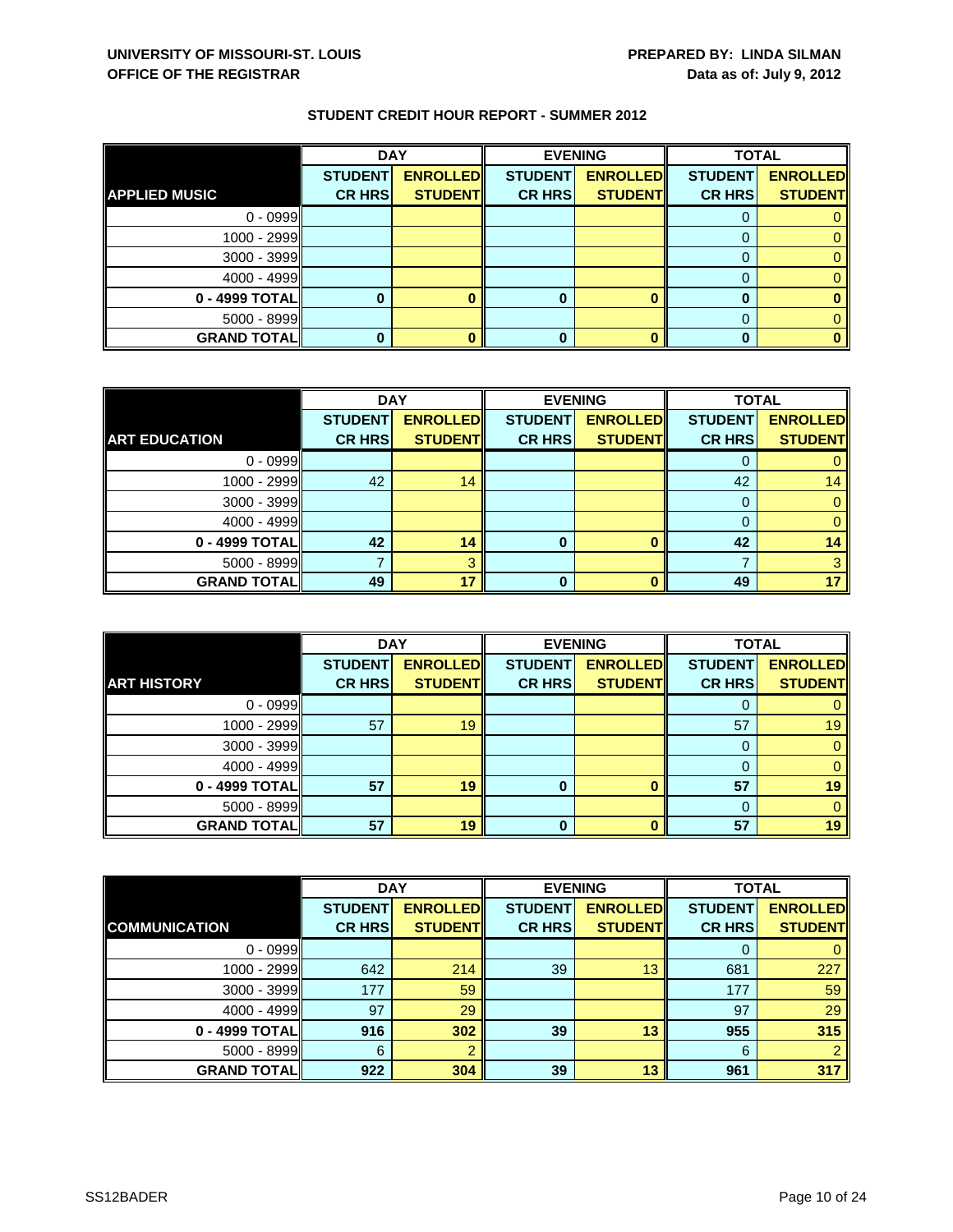|                    | <b>DAY</b>     |                 |                | <b>EVENING</b>  | <b>TOTAL</b>   |                 |
|--------------------|----------------|-----------------|----------------|-----------------|----------------|-----------------|
| <b>ENSEMBLE</b>    | <b>STUDENT</b> | <b>ENROLLED</b> | <b>STUDENT</b> | <b>ENROLLED</b> | <b>STUDENT</b> | <b>ENROLLED</b> |
| <b>PERFORMANCE</b> | <b>CR HRS</b>  | <b>STUDENT</b>  | <b>CR HRS</b>  | <b>STUDENT</b>  | <b>CR HRS</b>  | <b>STUDENT</b>  |
| $0 - 0999$         |                |                 |                |                 |                |                 |
| 1000 - 2999        |                |                 |                |                 |                |                 |
| 3000 - 3999        |                |                 |                |                 |                |                 |
| $4000 - 4999$      |                |                 |                |                 |                |                 |
| 0 - 4999 TOTAL     |                |                 |                |                 |                |                 |
| $5000 - 8999$      |                |                 |                |                 |                |                 |
| <b>GRAND TOTAL</b> |                |                 |                |                 |                |                 |

|                      | <b>DAY</b>     |                 |                | <b>EVENING</b>  |                | <b>TOTAL</b>    |  |
|----------------------|----------------|-----------------|----------------|-----------------|----------------|-----------------|--|
|                      | <b>STUDENT</b> | <b>ENROLLED</b> | <b>STUDENT</b> | <b>ENROLLED</b> | <b>STUDENT</b> | <b>ENROLLED</b> |  |
| <b>MEDIA STUDIES</b> | <b>CR HRS</b>  | <b>STUDENT</b>  | <b>CR HRS</b>  | <b>STUDENT</b>  | <b>CR HRS</b>  | <b>STUDENT</b>  |  |
| $0 - 0999$           |                |                 |                |                 |                |                 |  |
| 1000 - 2999          | 363            | 121             |                |                 | 363            | 121             |  |
| $3000 - 3999$        | 96             | 24              |                |                 | 96             | 24              |  |
| $4000 - 4999$        | 6              |                 |                |                 | 6              |                 |  |
| 0 - 4999 TOTAL       | 465            | 147             | 0              |                 | 465            | 147             |  |
| $5000 - 8999$        |                |                 |                |                 |                |                 |  |
| <b>GRAND TOTAL</b>   | 465            | 147             | O              |                 | 465            | 147             |  |

|                        | <b>DAY</b>     |                 | <b>EVENING</b> |                 | <b>TOTAL</b>   |                 |
|------------------------|----------------|-----------------|----------------|-----------------|----------------|-----------------|
|                        | <b>STUDENT</b> | <b>ENROLLED</b> | <b>STUDENT</b> | <b>ENROLLED</b> | <b>STUDENT</b> | <b>ENROLLED</b> |
| <b>MUSIC EDUCATION</b> | <b>CR HRS</b>  | <b>STUDENT</b>  | <b>CR HRS</b>  | <b>STUDENT</b>  | <b>CR HRS</b>  | <b>STUDENT</b>  |
| $0 - 0999$             |                |                 |                |                 | O              |                 |
| $1000 - 2999$          |                |                 |                |                 |                |                 |
| $3000 - 3999$          | 45             | 15              |                |                 | 45             | 15              |
| $4000 - 4999$          |                |                 |                |                 | 0              |                 |
| 0 - 4999 TOTAL         | 45             | 15              | 0              |                 | 45             | 15              |
| $5000 - 8999$          | 12             | 4               |                |                 | 12             |                 |
| <b>GRAND TOTALI</b>    | 57             | 19              | 0              |                 | 57             | 19              |

|                      | <b>DAY</b>     |                 |                | <b>EVENING</b>  |                | <b>TOTAL</b>    |  |
|----------------------|----------------|-----------------|----------------|-----------------|----------------|-----------------|--|
|                      | <b>STUDENT</b> | <b>ENROLLED</b> | <b>STUDENT</b> | <b>ENROLLED</b> | <b>STUDENT</b> | <b>ENROLLED</b> |  |
| <b>MUSIC HISTORY</b> | <b>CR HRS</b>  | <b>STUDENT</b>  | <b>CR HRS</b>  | <b>STUDENT</b>  | <b>CR HRS</b>  | <b>STUDENT</b>  |  |
| $0 - 0999$           |                |                 |                |                 | U              | 0               |  |
| 1000 - 2999          | 33             | 11              |                |                 | 33             |                 |  |
| $3000 - 3999$        |                |                 |                |                 | 0              | $\mathbf{0}$    |  |
| $4000 - 4999$        |                |                 |                |                 |                | $\mathbf{0}$    |  |
| 0 - 4999 TOTAL       | 33             | 11              | 0              |                 | 33             |                 |  |
| $5000 - 8999$        |                |                 |                |                 | $\Omega$       | $\Omega$        |  |
| <b>GRAND TOTAL</b>   | 33             | 11              | O              |                 | 33             | 11              |  |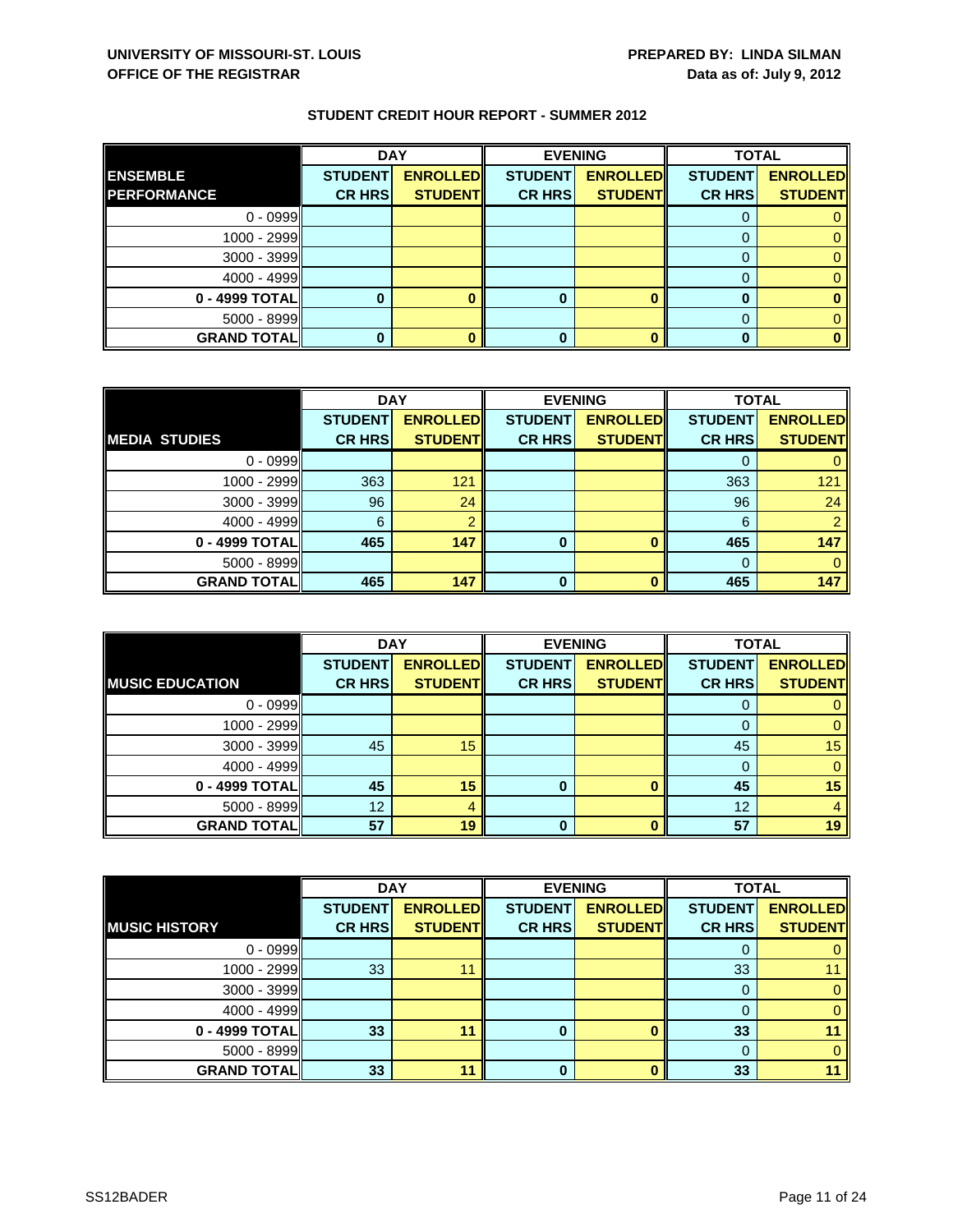|                    | <b>DAY</b>     |                 |                | <b>EVENING</b>  | <b>TOTAL</b>   |                 |
|--------------------|----------------|-----------------|----------------|-----------------|----------------|-----------------|
|                    | <b>STUDENT</b> | <b>ENROLLED</b> | <b>STUDENT</b> | <b>ENROLLED</b> | <b>STUDENT</b> | <b>ENROLLED</b> |
| <b>PEDAGOGY</b>    | <b>CR HRS</b>  | <b>STUDENT</b>  | <b>CR HRS</b>  | <b>STUDENT</b>  | <b>CR HRS</b>  | <b>STUDENT</b>  |
| $0 - 0999$         |                |                 |                |                 |                |                 |
| 1000 - 2999        |                |                 |                |                 |                |                 |
| 3000 - 3999        |                |                 |                |                 |                |                 |
| $4000 - 4999$      |                |                 |                |                 |                |                 |
| 0 - 4999 TOTAL     |                |                 |                |                 |                |                 |
| 5000 - 8999        |                |                 |                |                 |                |                 |
| <b>GRAND TOTAL</b> |                |                 |                |                 |                |                 |

|                    | <b>DAY</b>     |                 | <b>EVENING</b> |                 | <b>TOTAL</b>   |                 |
|--------------------|----------------|-----------------|----------------|-----------------|----------------|-----------------|
|                    | <b>STUDENT</b> | <b>ENROLLED</b> | <b>STUDENT</b> | <b>ENROLLED</b> | <b>STUDENT</b> | <b>ENROLLED</b> |
| <b>PRACTICUM</b>   | <b>CR HRS</b>  | <b>STUDENT</b>  | <b>CR HRS</b>  | <b>STUDENT</b>  | <b>CR HRS</b>  | <b>STUDENT</b>  |
| $0 - 0999$         |                |                 |                |                 |                |                 |
| $1000 - 2999$      |                |                 |                |                 |                |                 |
| $3000 - 3999$      |                |                 |                |                 |                |                 |
| 4000 - 4999        |                |                 |                |                 |                |                 |
| 0 - 4999 TOTAL     |                |                 | o              |                 | O              |                 |
| $5000 - 8999$      | 6              |                 |                |                 | 6              |                 |
| <b>GRAND TOTAL</b> |                |                 |                | n               | հ              |                 |

|                    | <b>DAY</b>                      |                                   |                                 | <b>EVENING</b>                    | <b>TOTAL</b>                    |                                   |
|--------------------|---------------------------------|-----------------------------------|---------------------------------|-----------------------------------|---------------------------------|-----------------------------------|
| <b>STUDIO ART</b>  | <b>STUDENT</b><br><b>CR HRS</b> | <b>ENROLLED</b><br><b>STUDENT</b> | <b>STUDENT</b><br><b>CR HRS</b> | <b>ENROLLED</b><br><b>STUDENT</b> | <b>STUDENT</b><br><b>CR HRS</b> | <b>ENROLLED</b><br><b>STUDENT</b> |
|                    |                                 |                                   |                                 |                                   |                                 |                                   |
| $0 - 0999$         |                                 |                                   |                                 |                                   | O                               |                                   |
| $1000 - 2999$      |                                 |                                   |                                 |                                   |                                 |                                   |
| $3000 - 3999$      |                                 |                                   |                                 |                                   | з                               |                                   |
| $4000 - 4999$      |                                 |                                   |                                 |                                   | $\Omega$                        |                                   |
| 0 - 4999 TOTAL     |                                 |                                   |                                 |                                   | ≏                               |                                   |
| $5000 - 8999$      |                                 |                                   |                                 |                                   |                                 |                                   |
| <b>GRAND TOTAL</b> |                                 |                                   | 0                               |                                   | 3                               |                                   |

|                    | <b>DAY</b>     |                 |                | <b>EVENING</b>  | <b>TOTAL</b>   |                 |
|--------------------|----------------|-----------------|----------------|-----------------|----------------|-----------------|
|                    | <b>STUDENT</b> | <b>ENROLLED</b> | <b>STUDENT</b> | <b>ENROLLED</b> | <b>STUDENT</b> | <b>ENROLLED</b> |
| <b>THEATRE</b>     | <b>CR HRS</b>  | <b>STUDENT</b>  | <b>CR HRS</b>  | <b>STUDENT</b>  | <b>CR HRS</b>  | <b>STUDENT</b>  |
| $0 - 0999$         |                |                 |                |                 |                |                 |
| 1000 - 2999        |                |                 |                |                 |                | 0               |
| $3000 - 3999$      |                |                 |                |                 | 0              | 0               |
| $4000 - 4999$      |                |                 |                |                 | 0              | 0               |
| 0 - 4999 TOTAL     |                |                 | 0              |                 | 0              | 0               |
| $5000 - 8999$      |                |                 |                |                 | 0              | 0               |
| <b>GRAND TOTAL</b> |                |                 | ŋ              |                 | n              | $\bf{0}$        |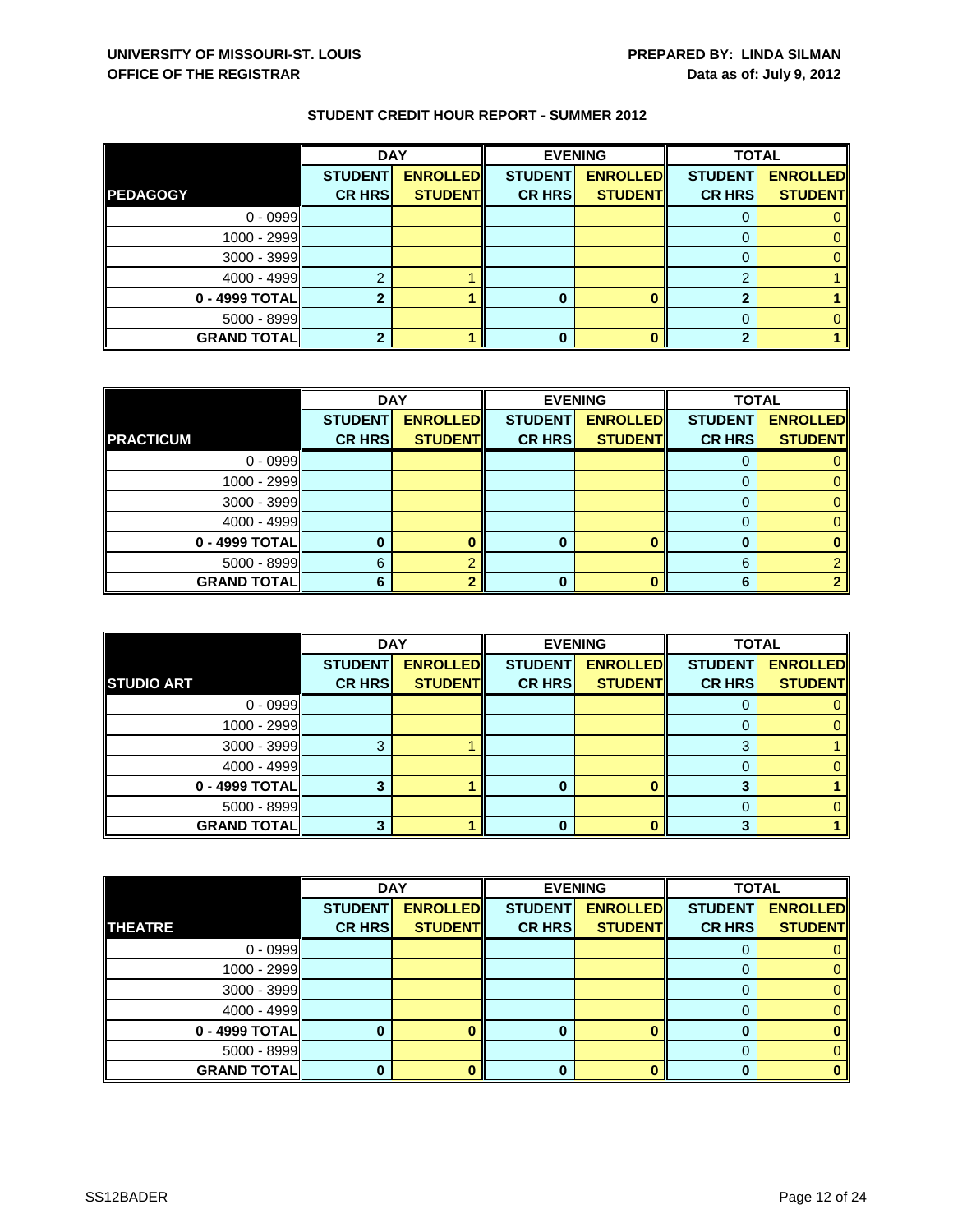|                          | <b>DAY</b>     |                 |                | <b>EVENING</b>  |                | <b>TOTAL</b>    |  |
|--------------------------|----------------|-----------------|----------------|-----------------|----------------|-----------------|--|
|                          | <b>STUDENT</b> | <b>ENROLLED</b> | <b>STUDENT</b> | <b>ENROLLED</b> | <b>STUDENT</b> | <b>ENROLLED</b> |  |
| <b>THEATRE AND DANCE</b> | <b>CR HRS</b>  | <b>STUDENT</b>  | <b>CR HRS</b>  | <b>STUDENT</b>  | <b>CR HRS</b>  | <b>STUDENT</b>  |  |
| $0 - 0999$               |                |                 |                |                 |                |                 |  |
| 1000 - 2999              | 210            | 70              |                |                 | 210            | 70              |  |
| 3000 - 3999              |                |                 |                |                 |                |                 |  |
| $4000 - 4999$            |                |                 |                |                 |                |                 |  |
| 0 - 4999 TOTAL           | 210            | 70              | 0              |                 | 210            | 70              |  |
| 5000 - 8999              |                |                 |                |                 |                |                 |  |
| <b>GRAND TOTAL</b>       | 210            | 70              | 0              |                 | 210            | 70              |  |

|                                 | <b>DAY</b>     |                 |                | <b>EVENING</b>  | <b>TOTAL</b>   |                 |
|---------------------------------|----------------|-----------------|----------------|-----------------|----------------|-----------------|
|                                 | <b>STUDENT</b> | <b>ENROLLED</b> | <b>STUDENT</b> | <b>ENROLLED</b> | <b>STUDENT</b> | <b>ENROLLED</b> |
| <b>THEORY &amp; COMPOSITION</b> | <b>CR HRS</b>  | <b>STUDENT</b>  | <b>CR HRS</b>  | <b>STUDENT</b>  | <b>CR HRS</b>  | <b>STUDENT</b>  |
| $0 - 0999$                      |                |                 |                |                 |                |                 |
| $1000 - 2999$                   |                |                 |                |                 |                |                 |
| $3000 - 3999$                   |                |                 |                |                 |                |                 |
| $4000 - 4999$                   |                |                 |                |                 |                |                 |
| 0 - 4999 TOTAL                  |                |                 | O              |                 |                |                 |
| $5000 - 8999$                   |                |                 |                |                 |                |                 |
| <b>GRAND TOTALI</b>             |                |                 |                |                 |                |                 |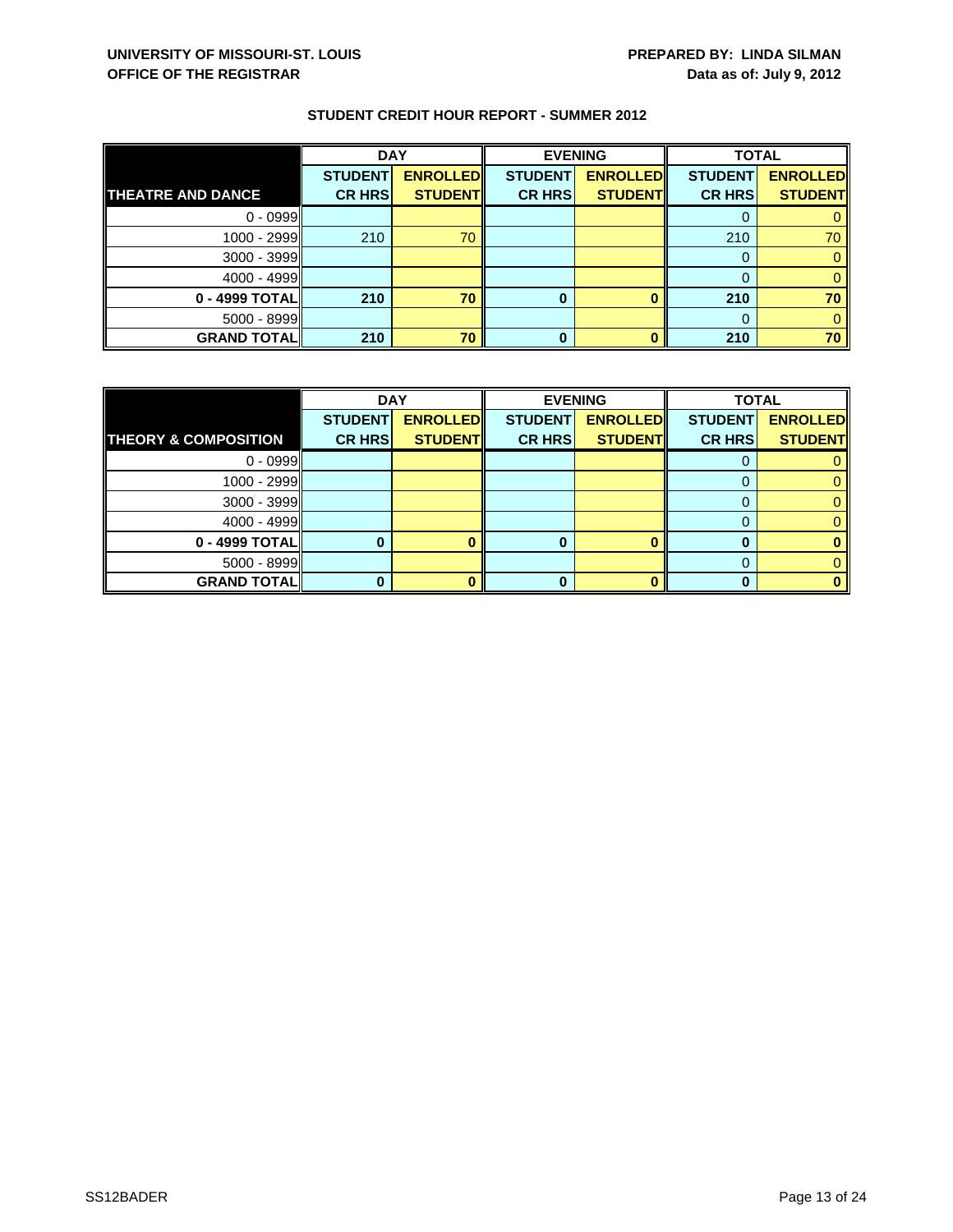|                    | <b>DAY</b>                      |                                   | <b>EVENING</b>                  |                                   | <b>TOTAL</b>                    |                                   |
|--------------------|---------------------------------|-----------------------------------|---------------------------------|-----------------------------------|---------------------------------|-----------------------------------|
| <b>ACCOUNTING</b>  | <b>STUDENT</b><br><b>CR HRS</b> | <b>ENROLLED</b><br><b>STUDENT</b> | <b>STUDENT</b><br><b>CR HRS</b> | <b>ENROLLED</b><br><b>STUDENT</b> | <b>STUDENT</b><br><b>CR HRS</b> | <b>ENROLLED</b><br><b>STUDENT</b> |
|                    |                                 |                                   |                                 |                                   |                                 |                                   |
| $0 - 0999$         |                                 |                                   |                                 |                                   |                                 |                                   |
| $1000 - 2999$      | 99                              | 33                                | 129                             | 43                                | 228                             | 76                                |
| $3000 - 3999$      | 6                               |                                   | 255                             | 85                                | 261                             | 87                                |
| $4000 - 4999$      |                                 |                                   |                                 |                                   | 0                               |                                   |
| 0 - 4999 TOTAL     | 105                             | 35                                | 384                             | 128                               | 489                             | 163                               |
| $5000 - 8999$      | 96                              | 32                                |                                 |                                   | 96                              | 32                                |
| <b>GRAND TOTAL</b> | 201                             | 67                                | 384                             | 128                               | 585                             | 195                               |

|                       | <b>DAY</b>     |                 |                | <b>EVENING</b>  | <b>TOTAL</b>   |                 |
|-----------------------|----------------|-----------------|----------------|-----------------|----------------|-----------------|
| <b>BUSINESS</b>       | <b>STUDENT</b> | <b>ENROLLED</b> | <b>STUDENT</b> | <b>ENROLLED</b> | <b>STUDENT</b> | <b>ENROLLED</b> |
| <b>ADMINISTRATION</b> | <b>CR HRS</b>  | <b>STUDENT</b>  | <b>CR HRS</b>  | <b>STUDENT</b>  | <b>CR HRS</b>  | <b>STUDENT</b>  |
| $0 - 0999$            |                |                 |                |                 |                |                 |
| $1000 - 2999$         | 147            | 49              |                |                 | 147            | 49              |
| $3000 - 3999$         |                |                 |                |                 |                |                 |
| $4000 - 4999$         |                |                 |                |                 |                |                 |
| 0 - 4999 TOTAL        | 148            | 50              | 0              |                 | 148            | 50              |
| $5000 - 8999$         | 382            | 128             |                |                 | 382            | 128             |
| <b>GRAND TOTAL</b>    | 530            | 178             | O              | n               | 530            | 178             |

|                    | <b>DAY</b>                      |                                    |                                 | <b>EVENING</b>                     | <b>TOTAL</b>                    |                                   |
|--------------------|---------------------------------|------------------------------------|---------------------------------|------------------------------------|---------------------------------|-----------------------------------|
| <b>FINANCE</b>     | <b>STUDENT</b><br><b>CR HRS</b> | <b>ENROLLED</b><br><b>STUDENTI</b> | <b>STUDENT</b><br><b>CR HRS</b> | <b>ENROLLED</b><br><b>STUDENTI</b> | <b>STUDENT</b><br><b>CR HRS</b> | <b>ENROLLED</b><br><b>STUDENT</b> |
|                    |                                 |                                    |                                 |                                    |                                 |                                   |
| $0 - 0999$         |                                 |                                    |                                 |                                    | O                               |                                   |
| 1000 - 2999        |                                 |                                    |                                 |                                    |                                 | 0                                 |
| $3000 - 3999$      | 331                             | 111                                | 129                             | 43                                 | 460                             | 154                               |
| $4000 - 4999$      |                                 |                                    |                                 |                                    | 0                               | 0                                 |
| 0 - 4999 TOTALI    | 331                             | 111                                | 129                             | 43                                 | 460                             | 154                               |
| $5000 - 8999$      | 39                              | 13                                 |                                 |                                    | 39                              | 13                                |
| <b>GRAND TOTAL</b> | 370                             | 124                                | 129                             | 43                                 | 499                             | 167                               |

|                    | <b>DAY</b>     |                 | <b>EVENING</b> |                 | <b>TOTAL</b>   |                 |
|--------------------|----------------|-----------------|----------------|-----------------|----------------|-----------------|
| <b>INFORMATION</b> | <b>STUDENT</b> | <b>ENROLLED</b> | <b>STUDENT</b> | <b>ENROLLED</b> | <b>STUDENT</b> | <b>ENROLLED</b> |
| <b>SYSTEMS</b>     | <b>CR HRS</b>  | <b>STUDENT</b>  | <b>CR HRS</b>  | <b>STUDENT</b>  | <b>CR HRS</b>  | <b>STUDENT</b>  |
| $0 - 0999$         |                |                 |                |                 |                | 0               |
| 1000 - 2999        | 216            | 72              | 24             | 8               | 240            | 80              |
| $3000 - 3999$      | 9              | 3               | 99             | 33              | 108            | 36              |
| $4000 - 4999$      |                |                 |                |                 | $\Omega$       | $\mathbf{0}$    |
| 0 - 4999 TOTAL     | 225            | 75              | 123            | 41              | 348            | 116             |
| $5000 - 8999$      | 45             | 15              |                |                 | 45             | 15              |
| <b>GRAND TOTAL</b> | 270            | 90              | 123            | 41              | 393            | 131             |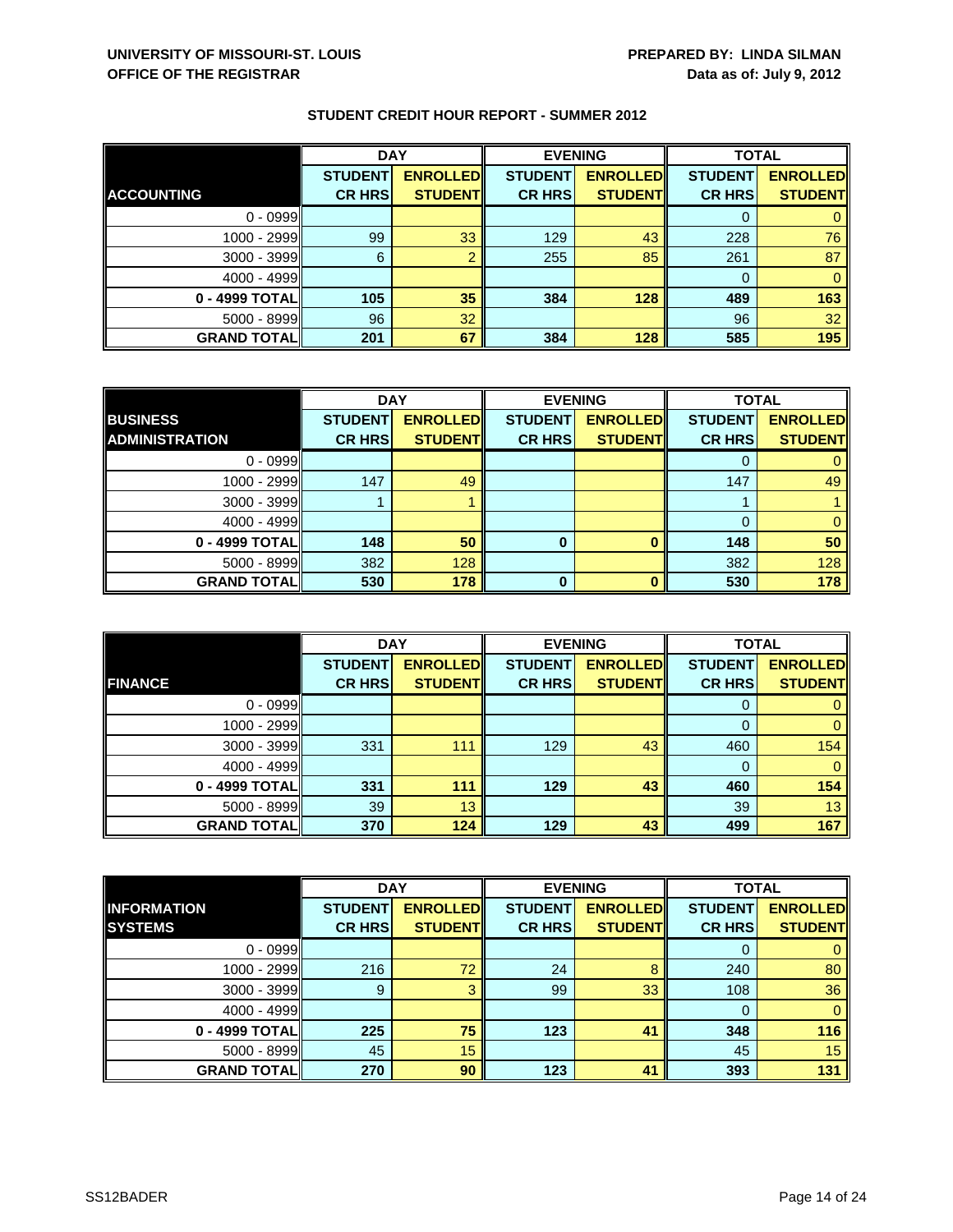| <b>LOGISTICS &amp;</b> | <b>DAY</b>     |                 | <b>EVENING</b> |                 | <b>TOTAL</b>   |                 |
|------------------------|----------------|-----------------|----------------|-----------------|----------------|-----------------|
| <b>OPERATIONS</b>      | <b>STUDENT</b> | <b>ENROLLED</b> | <b>STUDENT</b> | <b>ENROLLED</b> | <b>STUDENT</b> | <b>ENROLLED</b> |
| <b>MANAGEMENT</b>      | <b>CR HRS</b>  | <b>STUDENT</b>  | <b>CR HRS</b>  | <b>STUDENT</b>  | <b>CR HRS</b>  | <b>STUDENT</b>  |
| $0 - 0999$             |                |                 |                |                 |                |                 |
| 1000 - 2999            |                |                 |                |                 |                |                 |
| $3000 - 3999$          | 252            | 84              | 432            | 144             | 684            | 228             |
| $4000 - 4999$          |                |                 |                |                 |                |                 |
| 0 - 4999 TOTAL         | 252            | 84              | 432            | 144             | 684            | 228             |
| $5000 - 8999$          | 342            | 117             |                |                 | 342            | 117             |
| <b>GRAND TOTALI</b>    | 594            | 201             | 432            | 144             | 1,026          | 345             |

|                    | <b>DAY</b>     |                 |                | <b>EVENING</b>  |                | <b>TOTAL</b>    |  |
|--------------------|----------------|-----------------|----------------|-----------------|----------------|-----------------|--|
|                    | <b>STUDENT</b> | <b>ENROLLED</b> | <b>STUDENT</b> | <b>ENROLLED</b> | <b>STUDENT</b> | <b>ENROLLED</b> |  |
| <b>IMANAGEMENT</b> | <b>CR HRS</b>  | <b>STUDENT</b>  | <b>CR HRS</b>  | <b>STUDENT</b>  | <b>CR HRS</b>  | <b>STUDENT</b>  |  |
| $0 - 0999$         |                |                 |                |                 |                |                 |  |
| $1000 - 2999$      |                |                 |                |                 | 0              |                 |  |
| $3000 - 3999$      | 150            | 50              | 135            | 45              | 285            | 95              |  |
| $4000 - 4999$      | 237            | 79              |                |                 | 237            | 79              |  |
| 0 - 4999 TOTAL     | 387            | 129             | 135            | 45              | 522            | 174             |  |
| $5000 - 8999$      | 6              |                 |                |                 | 6              |                 |  |
| <b>GRAND TOTAL</b> | 393            | 131             | 135            | 45              | 528            | 176             |  |

|                                         | <b>DAY</b>                      |                                   |                                 | <b>EVENING</b>                    | <b>TOTAL</b>                    |                                   |
|-----------------------------------------|---------------------------------|-----------------------------------|---------------------------------|-----------------------------------|---------------------------------|-----------------------------------|
| <b>INTERNATIONAL</b><br><b>BUSINESS</b> | <b>STUDENT</b><br><b>CR HRS</b> | <b>ENROLLED</b><br><b>STUDENT</b> | <b>STUDENT</b><br><b>CR HRS</b> | <b>ENROLLED</b><br><b>STUDENT</b> | <b>STUDENT</b><br><b>CR HRS</b> | <b>ENROLLED</b><br><b>STUDENT</b> |
|                                         |                                 |                                   |                                 |                                   |                                 |                                   |
| $0 - 0999$                              |                                 |                                   |                                 |                                   | O                               |                                   |
| 1000 - 2999                             |                                 |                                   |                                 |                                   |                                 |                                   |
| $3000 - 3999$                           |                                 |                                   | 60                              | 20                                | 63                              | 21                                |
| $4000 - 4999$                           |                                 |                                   |                                 |                                   | 0                               |                                   |
| 0 - 4999 TOTAL                          |                                 |                                   | 60                              | 20                                | 63                              | 21                                |
| $5000 - 8999$                           | 21                              |                                   |                                 |                                   | 21                              |                                   |
| <b>GRAND TOTALI</b>                     | 24                              |                                   | 60                              | 20                                | 84                              | 28                                |

|                    | <b>DAY</b>     |                 | <b>EVENING</b> |                 | <b>TOTAL</b>   |                 |
|--------------------|----------------|-----------------|----------------|-----------------|----------------|-----------------|
|                    | <b>STUDENT</b> | <b>ENROLLED</b> | <b>STUDENT</b> | <b>ENROLLED</b> | <b>STUDENT</b> | <b>ENROLLED</b> |
| <b>MARKETING</b>   | <b>CR HRS</b>  | <b>STUDENT</b>  | <b>CR HRS</b>  | <b>STUDENT</b>  | <b>CR HRS</b>  | <b>STUDENT</b>  |
| $0 - 0999$         |                |                 |                |                 | 0              | $\mathbf{0}$    |
| 1000 - 2999        |                |                 |                |                 | 0              | $\mathbf{0}$    |
| 3000 - 3999        | 210            | 70              | 60             | 20              | 270            | 90              |
| $4000 - 4999$      |                |                 |                |                 | $\Omega$       | $\mathbf{0}$    |
| 0 - 4999 TOTAL     | 210            | 70              | 60             | 20              | 270            | 90              |
| 5000 - 8999        | 246            | 82              |                |                 | 246            | 82              |
| <b>GRAND TOTAL</b> | 456            | 152             | 60             | 20              | 516            | 172             |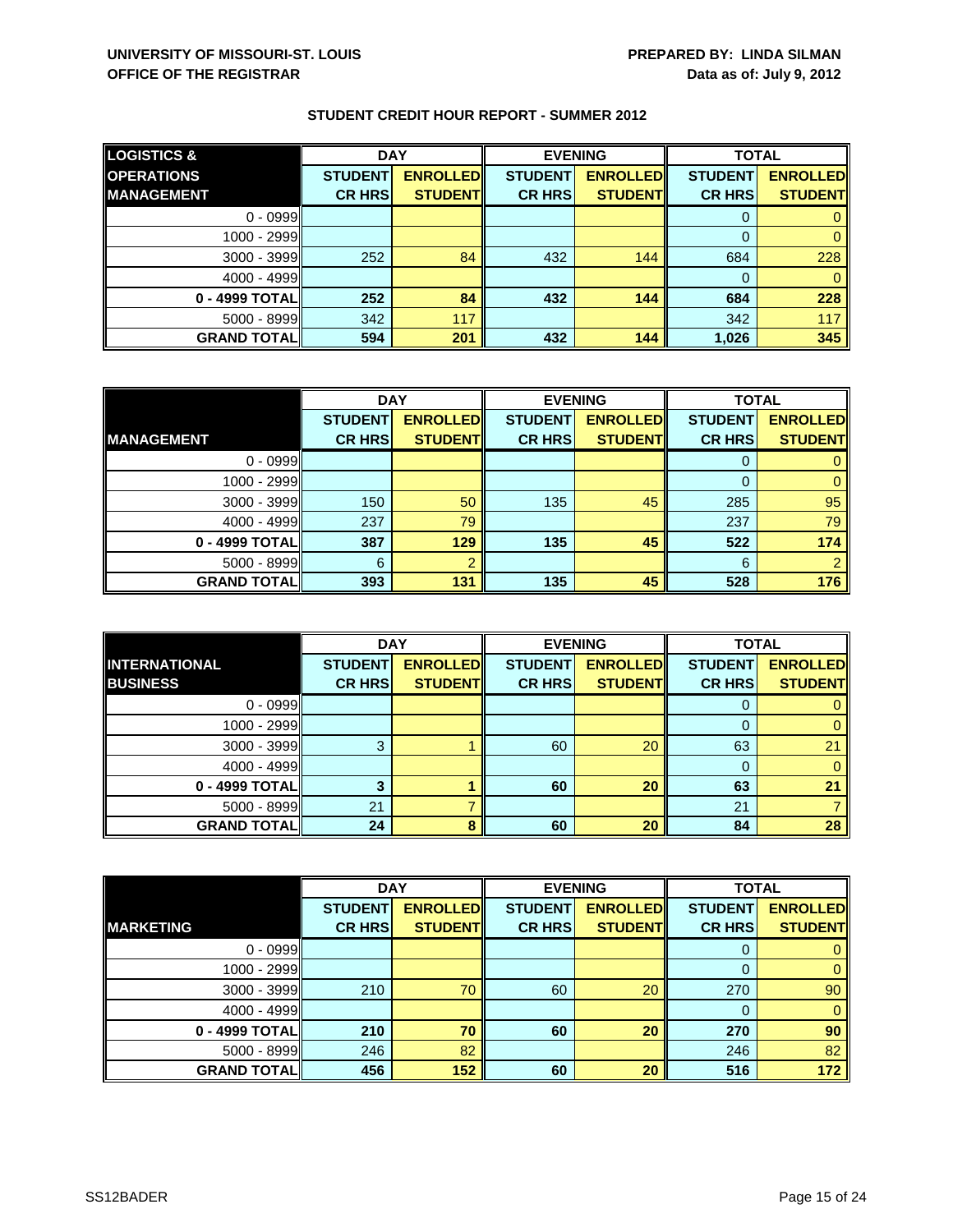|                    | <b>DAY</b>     |                 |                | <b>EVENING</b>  | <b>TOTAL</b>   |                   |
|--------------------|----------------|-----------------|----------------|-----------------|----------------|-------------------|
| <b>ADULT</b>       | <b>STUDENT</b> | <b>ENROLLED</b> | <b>STUDENT</b> | <b>ENROLLED</b> | <b>STUDENT</b> | <b>ENROLLED</b>   |
| <b>EDUCATION</b>   | <b>CR HRS</b>  | <b>STUDENT</b>  | <b>CR HRS</b>  | <b>STUDENT</b>  | <b>CR HRS</b>  | <b>STUDENT</b>    |
| $0 - 0999$         |                |                 |                |                 |                |                   |
| $1000 - 2999$      |                |                 |                |                 |                |                   |
| 3000 - 3999        |                |                 |                |                 |                |                   |
| $4000 - 4999$      |                |                 |                |                 |                |                   |
| 0 - 4999 TOTAL     |                |                 | 0              |                 | n              |                   |
| $5000 - 8999$      | 38             | 12              |                |                 | 38             | 12                |
| <b>GRAND TOTAL</b> | 38             | 12              | 0              |                 | 38             | $12 \overline{ }$ |

|                    | <b>DAY</b>     |                 |                 | <b>EVENING</b>  | <b>TOTAL</b>   |                 |
|--------------------|----------------|-----------------|-----------------|-----------------|----------------|-----------------|
| <b>COUNSELOR</b>   | <b>STUDENT</b> | <b>ENROLLED</b> | <b>STUDENT</b>  | <b>ENROLLED</b> | <b>STUDENT</b> | <b>ENROLLED</b> |
| <b>EDUCATION</b>   | <b>CR HRS</b>  | <b>STUDENT</b>  | <b>CR HRS</b>   | <b>STUDENT</b>  | <b>CR HRS</b>  | <b>STUDENT</b>  |
| $0 - 0999$         |                |                 |                 |                 |                |                 |
| $1000 - 2999$      |                |                 |                 |                 | 0              |                 |
| 3000 - 3999        |                |                 | 12 <sup>°</sup> |                 | 12             |                 |
| $4000 - 4999$      |                |                 |                 |                 |                | 0               |
| 0 - 4999 TOTAL     |                |                 | 12              |                 | 12             |                 |
| 5000 - 8999        | 583            | 197             |                 |                 | 583            | 197             |
| <b>GRAND TOTAL</b> | 583            | 197             | 12              |                 | 595            | 201             |

|                                            | <b>DAY</b>                      |                                   |                                 | <b>EVENING</b>                    | <b>TOTAL</b>                    |                                   |
|--------------------------------------------|---------------------------------|-----------------------------------|---------------------------------|-----------------------------------|---------------------------------|-----------------------------------|
| <b>EARLY CHILDHOOD</b><br><b>EDUCATION</b> | <b>STUDENT</b><br><b>CR HRS</b> | <b>ENROLLED</b><br><b>STUDENT</b> | <b>STUDENT</b><br><b>CR HRS</b> | <b>ENROLLED</b><br><b>STUDENT</b> | <b>STUDENT</b><br><b>CR HRS</b> | <b>ENROLLED</b><br><b>STUDENT</b> |
|                                            |                                 |                                   |                                 |                                   |                                 |                                   |
| $0 - 0999$                                 |                                 |                                   |                                 |                                   | O                               |                                   |
| 1000 - 2999                                |                                 |                                   |                                 |                                   |                                 |                                   |
| 3000 - 3999                                | 32                              | 22                                | 30                              | 10                                | 62                              | 32                                |
| $4000 - 4999$                              | 6                               |                                   |                                 |                                   | 6                               |                                   |
| 0 - 4999 TOTAL                             | 38                              | 24                                | 30                              | 10                                | 68                              | 34                                |
| $5000 - 8999$                              |                                 |                                   |                                 |                                   | 0                               | 0                                 |
| <b>GRAND TOTALI</b>                        | 38                              | 24                                | 30                              | 10                                | 68                              | 34                                |

|                    | <b>DAY</b>     |                 |                | <b>EVENING</b>  | <b>TOTAL</b>   |                 |
|--------------------|----------------|-----------------|----------------|-----------------|----------------|-----------------|
|                    | <b>STUDENT</b> | <b>ENROLLED</b> | <b>STUDENT</b> | <b>ENROLLED</b> | <b>STUDENT</b> | <b>ENROLLED</b> |
| <b>EDUCATION</b>   | <b>CR HRS</b>  | <b>STUDENT</b>  | <b>CR HRS</b>  | <b>STUDENT</b>  | <b>CR HRS</b>  | <b>STUDENT</b>  |
| $0 - 0999$         |                |                 |                |                 | O              | 0               |
| 1000 - 2999        |                |                 |                |                 | 0              | $\mathbf{0}$    |
| $3000 - 3999$      |                |                 |                |                 | $\Omega$       | $\mathbf{0}$    |
| $4000 - 4999$      |                |                 |                |                 | 0              | $\mathbf{0}$    |
| 0 - 4999 TOTAL     |                |                 | 0              |                 | 0              | $\bf{0}$        |
| 5000 - 8999        | 164            | 65              |                |                 | 164            | 65              |
| <b>GRAND TOTAL</b> | 164            | 65              | $\bf{0}$       | n               | 164            | 65              |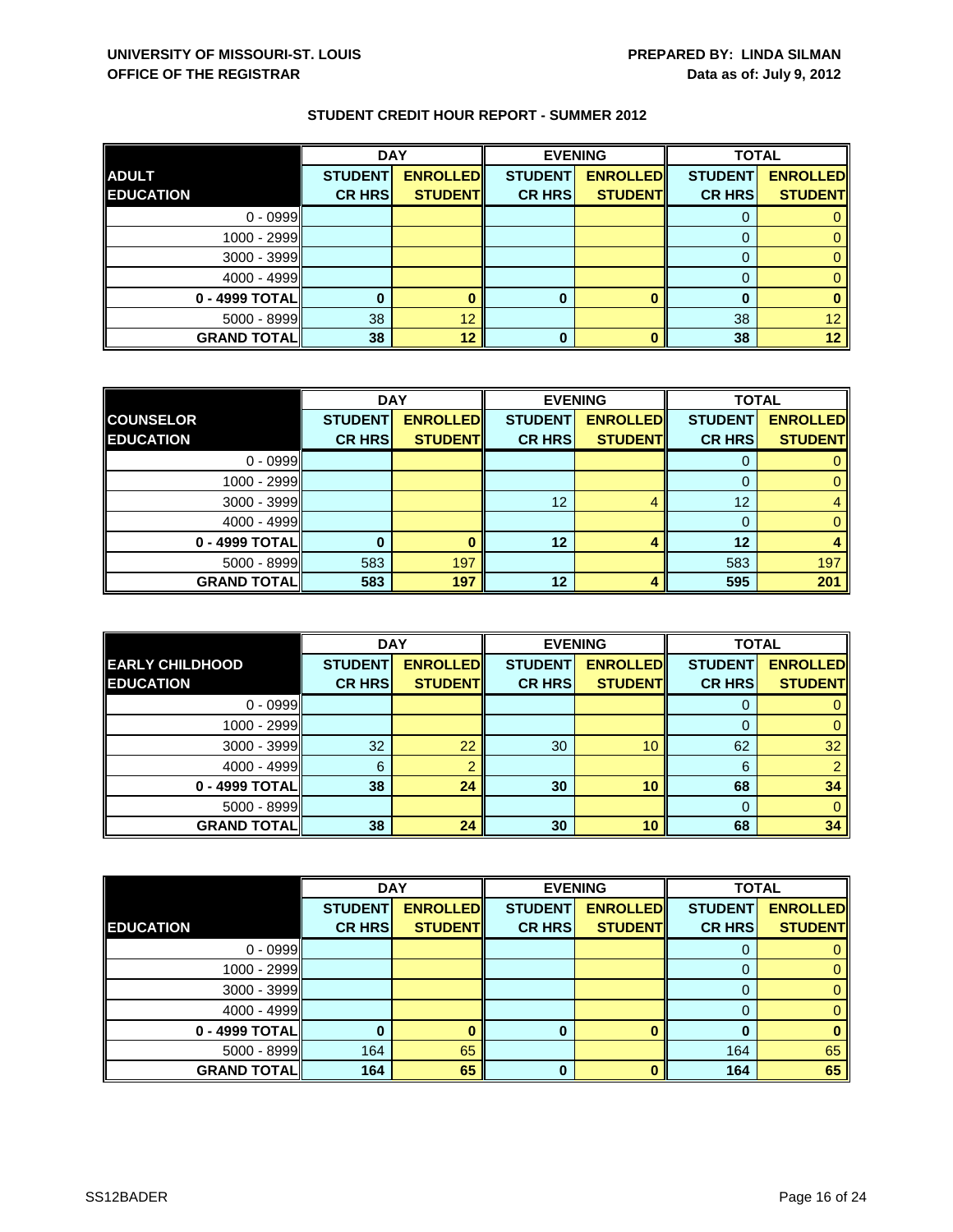|                       | <b>DAY</b>     |                 |                | <b>EVENING</b>  | <b>TOTAL</b>   |                 |
|-----------------------|----------------|-----------------|----------------|-----------------|----------------|-----------------|
| <b>EDUCATIONAL</b>    | <b>STUDENT</b> | <b>ENROLLED</b> | <b>STUDENT</b> | <b>ENROLLED</b> | <b>STUDENT</b> | <b>ENROLLED</b> |
| <b>ADMINISTRATION</b> | <b>CR HRS</b>  | <b>STUDENT</b>  | <b>CR HRS</b>  | <b>STUDENT</b>  | <b>CR HRS</b>  | <b>STUDENT</b>  |
| $0 - 0999$            |                |                 |                |                 |                |                 |
| $1000 - 2999$         |                |                 |                |                 |                |                 |
| $3000 - 3999$         |                |                 |                |                 |                |                 |
| $4000 - 4999$         |                |                 |                |                 |                |                 |
| 0 - 4999 TOTAL        |                |                 | 0              |                 |                |                 |
| 5000 - 8999           | 381            | 127             |                |                 | 381            | 127             |
| <b>GRAND TOTAL</b>    | 381            | 127             | 0              |                 | 381            | 127             |

|                     |                | <b>DAY</b><br><b>EVENING</b> |                | <b>TOTAL</b>    |                |                 |
|---------------------|----------------|------------------------------|----------------|-----------------|----------------|-----------------|
| <b>EDUCATIONAL</b>  | <b>STUDENT</b> | <b>ENROLLED</b>              | <b>STUDENT</b> | <b>ENROLLED</b> | <b>STUDENT</b> | <b>ENROLLED</b> |
| <b>FOUNDATIONS</b>  | <b>CR HRS</b>  | <b>STUDENT</b>               | <b>CR HRS</b>  | <b>STUDENT</b>  | <b>CR HRS</b>  | <b>STUDENT</b>  |
| $0 - 0999$          |                |                              |                |                 |                |                 |
| 1000 - 2999         |                |                              |                |                 |                |                 |
| $3000 - 3999$       |                |                              |                |                 |                |                 |
| $4000 - 4999$       |                |                              |                |                 |                |                 |
| 0 - 4999 TOTAL      |                |                              | O              |                 |                |                 |
| $5000 - 8999$       |                |                              |                |                 |                |                 |
| <b>GRAND TOTALI</b> |                |                              | n              |                 |                |                 |

|                                         | <b>DAY</b>                      |                                   | <b>EVENING</b>                  |                                   | <b>TOTAL</b>                    |                                   |
|-----------------------------------------|---------------------------------|-----------------------------------|---------------------------------|-----------------------------------|---------------------------------|-----------------------------------|
| <b>EDUCATIONAL</b><br><b>PSYCHOLOGY</b> | <b>STUDENT</b><br><b>CR HRS</b> | <b>ENROLLED</b><br><b>STUDENT</b> | <b>STUDENT</b><br><b>CR HRS</b> | <b>ENROLLED</b><br><b>STUDENT</b> | <b>STUDENT</b><br><b>CR HRS</b> | <b>ENROLLED</b><br><b>STUDENT</b> |
|                                         |                                 |                                   |                                 |                                   |                                 |                                   |
| $0 - 0999$                              |                                 |                                   |                                 |                                   | O                               |                                   |
| $1000 - 2999$                           | 21                              |                                   | 24                              | Զ                                 | 45                              | 15                                |
| $3000 - 3999$                           | 39                              | 13                                | 51                              | 17                                | 90                              | 30                                |
| $4000 - 4999$                           |                                 |                                   |                                 |                                   |                                 |                                   |
| 0 - 4999 TOTAL                          | 60                              | 20                                | 75                              | 25                                | 135                             | 45                                |
| $5000 - 8999$                           | 246                             | 78                                |                                 |                                   | 246                             | 78                                |
| <b>GRAND TOTALI</b>                     | 306                             | 98                                | 75                              | 25                                | 381                             | 123                               |

|                    | <b>DAY</b>     |                 |                | <b>EVENING</b>  | <b>TOTAL</b>   |                 |
|--------------------|----------------|-----------------|----------------|-----------------|----------------|-----------------|
| <b>EDUCATIONAL</b> | <b>STUDENT</b> | <b>ENROLLED</b> | <b>STUDENT</b> | <b>ENROLLED</b> | <b>STUDENT</b> | <b>ENROLLED</b> |
| <b>RESEARCH</b>    | <b>CR HRS</b>  | <b>STUDENT</b>  | <b>CR HRS</b>  | <b>STUDENT</b>  | <b>CR HRS</b>  | <b>STUDENT</b>  |
| $0 - 0999$         |                |                 |                |                 |                |                 |
| 1000 - 2999        |                |                 |                |                 |                |                 |
| $3000 - 3999$      |                |                 |                |                 | O              |                 |
| $4000 - 4999$      |                |                 |                |                 |                |                 |
| 0 - 4999 TOTAL     |                |                 | 0              |                 |                |                 |
| $5000 - 8999$      | 174            | 58              |                |                 | 174            | 58              |
| <b>GRAND TOTAL</b> | 174            | 58              | 0              |                 | 174            | 58              |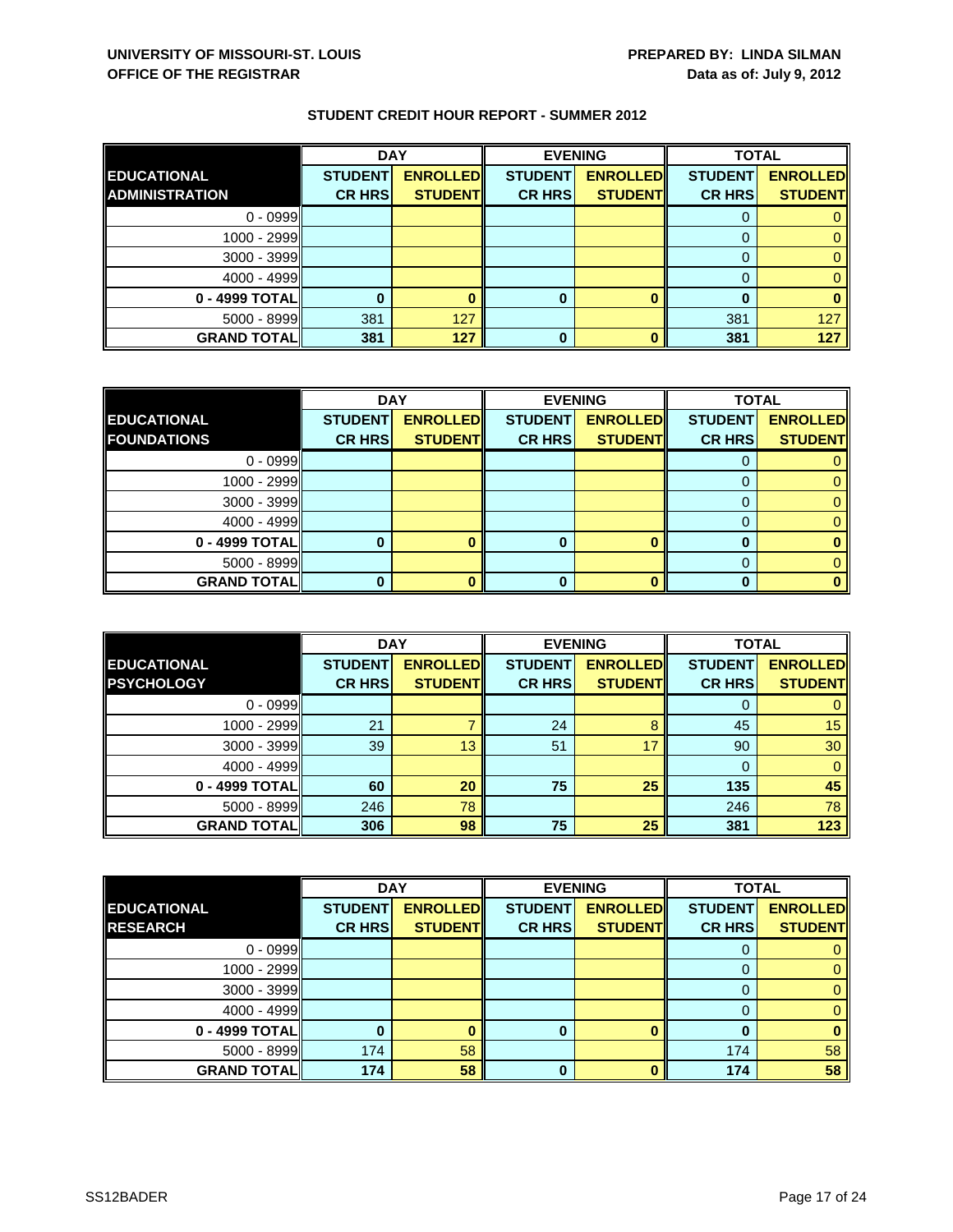|                    | <b>DAY</b>     |                 | <b>EVENING</b> |                 | <b>TOTAL</b>   |                 |
|--------------------|----------------|-----------------|----------------|-----------------|----------------|-----------------|
| <b>EDUCATIONAL</b> | <b>STUDENT</b> | <b>ENROLLED</b> | <b>STUDENT</b> | <b>ENROLLED</b> | <b>STUDENT</b> | <b>ENROLLED</b> |
| <b>TECHNOLOGY</b>  | <b>CR HRS</b>  | <b>STUDENT</b>  | <b>CR HRS</b>  | <b>STUDENT</b>  | <b>CR HRS</b>  | <b>STUDENT</b>  |
| $0 - 0999$         |                |                 |                |                 |                |                 |
| $1000 - 2999$      |                |                 |                |                 |                |                 |
| $3000 - 3999$      |                |                 |                |                 |                |                 |
| $4000 - 4999$      |                |                 |                |                 |                |                 |
| $0 - 4999$ TOTAL   |                |                 | 0              |                 |                |                 |
| $5000 - 8999$      | 19             |                 |                |                 | 19             |                 |
| <b>GRAND TOTAL</b> | 19             |                 | 0              |                 | 19             |                 |

|                    | <b>DAY</b>     |                 |                | <b>EVENING</b>  | <b>TOTAL</b>   |                 |
|--------------------|----------------|-----------------|----------------|-----------------|----------------|-----------------|
| <b>ELEMENTARY</b>  | <b>STUDENT</b> | <b>ENROLLED</b> | <b>STUDENT</b> | <b>ENROLLED</b> | <b>STUDENT</b> | <b>ENROLLED</b> |
| <b>EDUCATION</b>   | <b>CR HRS</b>  | <b>STUDENT</b>  | <b>CR HRS</b>  | <b>STUDENTI</b> | <b>CR HRS</b>  | <b>STUDENT</b>  |
| $0 - 0999$         |                |                 |                |                 |                |                 |
| $1000 - 2999$      |                |                 |                |                 | 0              |                 |
| $3000 - 3999$      | 84             | 28              | 42             | 14              | 126            | 42              |
| $4000 - 4999$      | 147            | 49              | 33             | 11              | 180            | 60              |
| 0 - 4999 TOTAL     | 231            | 77              | 75             | 25              | 306            | 102             |
| $5000 - 8999$      | 198            | 66              |                |                 | 198            | 66              |
| <b>GRAND TOTAL</b> | 429            | 143             | 75             | 25              | 504            | 168             |

|                             | <b>DAY</b>     |                 |                | <b>EVENING</b>  | <b>TOTAL</b>   |                 |
|-----------------------------|----------------|-----------------|----------------|-----------------|----------------|-----------------|
|                             | <b>STUDENT</b> | <b>ENROLLED</b> | <b>STUDENT</b> | <b>ENROLLED</b> | <b>STUDENT</b> | <b>ENROLLED</b> |
| <b>HEALTH &amp; PHYS ED</b> | <b>CR HRS</b>  | <b>STUDENT</b>  | <b>CR HRS</b>  | <b>STUDENT</b>  | <b>CR HRS</b>  | <b>STUDENT</b>  |
| $0 - 0999$                  |                |                 |                |                 | O              |                 |
| 1000 - 2999                 |                |                 |                |                 |                |                 |
| $3000 - 3999$               |                |                 |                |                 |                |                 |
| $4000 - 4999$               |                |                 |                |                 |                |                 |
| 0 - 4999 TOTAL              |                |                 |                |                 |                |                 |
| $5000 - 8999$               |                |                 |                |                 |                |                 |
| <b>GRAND TOTAL</b>          |                |                 | 0              |                 |                |                 |

|                         | <b>DAY</b>     |                 |                | <b>EVENING</b>  | <b>TOTAL</b>   |                 |
|-------------------------|----------------|-----------------|----------------|-----------------|----------------|-----------------|
|                         | <b>STUDENT</b> | <b>ENROLLED</b> | <b>STUDENT</b> | <b>ENROLLED</b> | <b>STUDENT</b> | <b>ENROLLED</b> |
| <b>HIGHER EDUCATION</b> | <b>CR HRS</b>  | <b>STUDENT</b>  | <b>CR HRS</b>  | <b>STUDENT</b>  | <b>CR HRS</b>  | <b>STUDENT</b>  |
| $0 - 0999$              |                |                 |                |                 |                |                 |
| 1000 - 2999             |                |                 |                |                 | 0              | 0               |
| $3000 - 3999$           |                |                 |                |                 | 0              | 0               |
| $4000 - 4999$           |                |                 |                |                 |                | $\mathbf{0}$    |
| 0 - 4999 TOTAL          |                |                 | 0              |                 |                | 0               |
| $5000 - 8999$           | 168            | 56              |                |                 | 168            | 56              |
| <b>GRAND TOTAL</b>      | 168            | 56              | $\bf{0}$       |                 | 168            | 56              |

|                                       | <b>DAY</b> | <b>FVENING</b> | $\cdots$<br><u>ль</u> |            |
|---------------------------------------|------------|----------------|-----------------------|------------|
| SS <sub>1</sub><br><b>IDER</b><br>ורי |            |                | Page<br>1.X.          | of 24<br>- |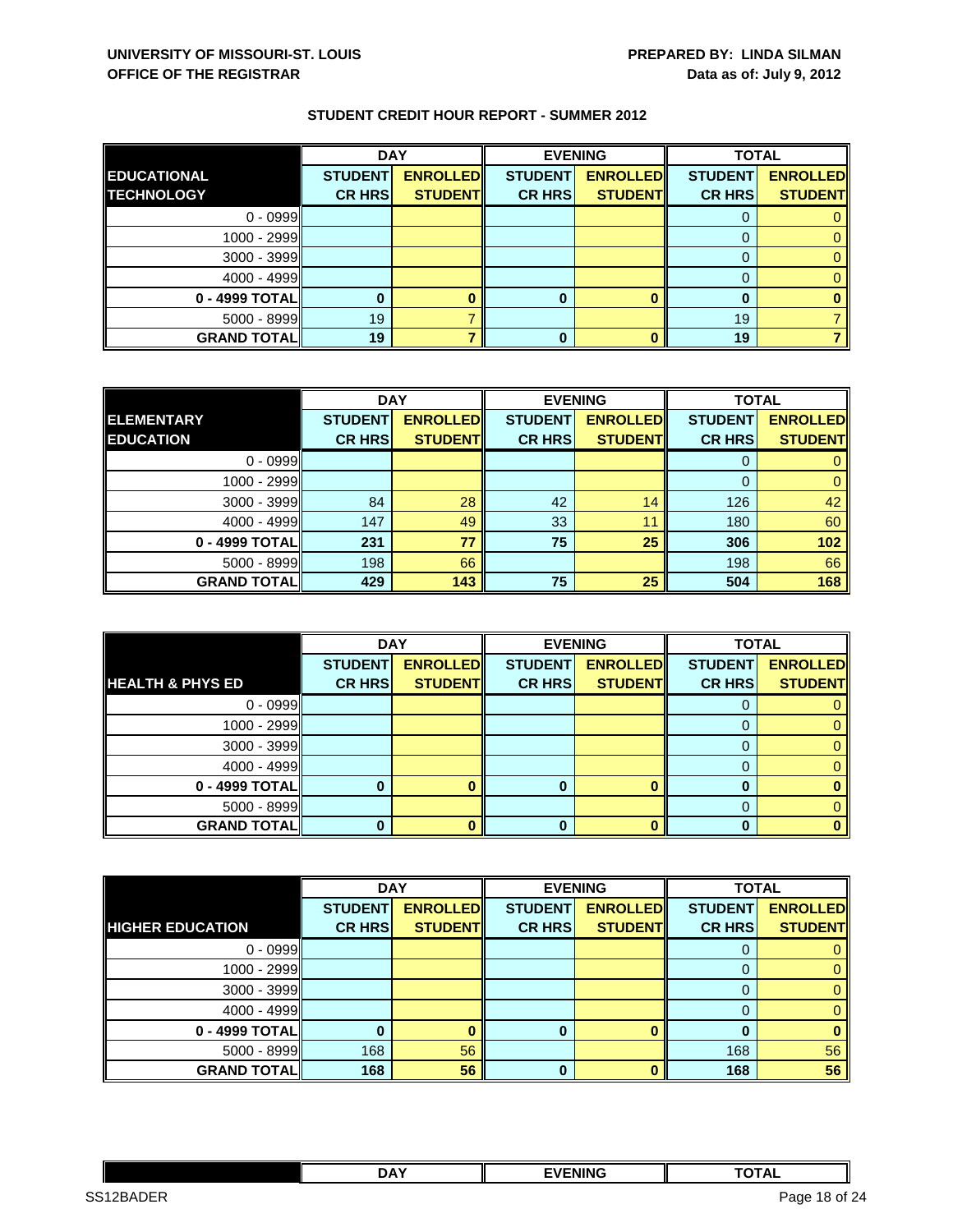|                         | <b>STUDENT</b> | <b>ENROLLED</b> | <b>STUDENT</b> | <b>ENROLLED</b> | <b>STUDENT</b> | <b>ENROLLED</b> |
|-------------------------|----------------|-----------------|----------------|-----------------|----------------|-----------------|
| <b>MIDDLE EDUCATION</b> | <b>CR HRS</b>  | <b>STUDENT</b>  | <b>CR HRS</b>  | <b>STUDENT</b>  | <b>CR HRS</b>  | <b>STUDENT</b>  |
| $0 - 0999$              |                |                 |                |                 |                |                 |
| 1000 - 2999             |                |                 |                |                 |                |                 |
| 3000 - 3999             |                |                 |                |                 |                |                 |
| $4000 - 4999$           |                |                 |                |                 |                |                 |
| 0 - 4999 TOTAL          |                |                 |                |                 |                |                 |
| $5000 - 8999$           |                |                 |                |                 |                |                 |
| <b>GRAND TOTALI</b>     |                |                 |                |                 |                |                 |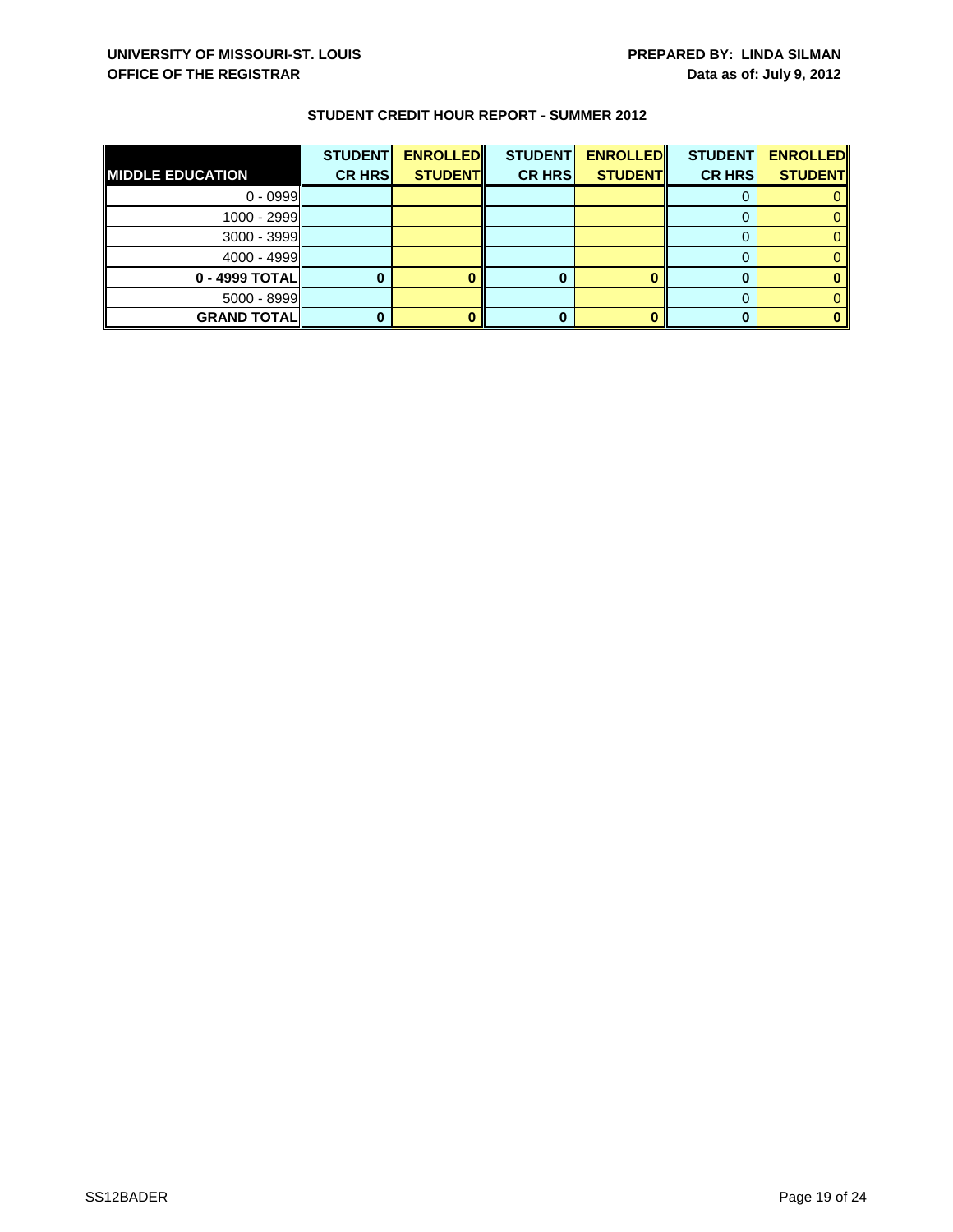|                    | <b>DAY</b>     |                 |                | <b>EVENING</b>  | <b>TOTAL</b>   |                 |
|--------------------|----------------|-----------------|----------------|-----------------|----------------|-----------------|
| <b>PHYSICAL</b>    | <b>STUDENT</b> | <b>ENROLLED</b> | <b>STUDENT</b> | <b>ENROLLED</b> | <b>STUDENT</b> | <b>ENROLLED</b> |
| <b>EDUCATION</b>   | <b>CR HRS</b>  | <b>STUDENT</b>  | <b>CR HRS</b>  | <b>STUDENT</b>  | <b>CR HRS</b>  | <b>STUDENT</b>  |
| $0 - 0999$         |                |                 |                |                 |                |                 |
| $1000 - 2999$      |                |                 |                |                 |                |                 |
| 3000 - 3999        | 81             | 27              |                |                 | 81             | 27              |
| $4000 - 4999$      |                |                 |                |                 | $\Omega$       |                 |
| 0 - 4999 TOTAL     | 81             | 27              | 0              |                 | 81             | 27              |
| 5000 - 8999        | 3              |                 |                |                 | 3              |                 |
| <b>GRAND TOTAL</b> | 84             | 28              | $\bf{0}$       |                 | 84             | 28              |

|                    | <b>DAY</b>     |                 | <b>EVENING</b> |                 | <b>TOTAL</b>   |                 |
|--------------------|----------------|-----------------|----------------|-----------------|----------------|-----------------|
| <b>SECONDARY</b>   | <b>STUDENT</b> | <b>ENROLLED</b> | <b>STUDENT</b> | <b>ENROLLED</b> | <b>STUDENT</b> | <b>ENROLLED</b> |
| <b>EDUCATION</b>   | <b>CR HRS</b>  | <b>STUDENT</b>  | <b>CR HRS</b>  | <b>STUDENT</b>  | <b>CR HRS</b>  | <b>STUDENT</b>  |
| $0 - 0999$         |                |                 |                |                 |                |                 |
| $1000 - 2999$      |                |                 |                |                 | O              |                 |
| $3000 - 3999$      |                |                 |                |                 |                |                 |
| $4000 - 4999$      | 36             | 12              |                |                 | 36             | 12              |
| 0 - 4999 TOTAL     | 36             | 12              | 0              |                 | 36             | 12 <sup>°</sup> |
| $5000 - 8999$      | 64             | 22              |                |                 | 64             | 22              |
| <b>GRAND TOTAL</b> | 100            | 34              | $\bf{0}$       |                 | 100            | 34              |

|                    | <b>DAY</b>     |                 | <b>EVENING</b> |                 | <b>TOTAL</b>   |                 |
|--------------------|----------------|-----------------|----------------|-----------------|----------------|-----------------|
| <b>SPECIAL</b>     | <b>STUDENT</b> | <b>ENROLLED</b> | <b>STUDENT</b> | <b>ENROLLED</b> | <b>STUDENT</b> | <b>ENROLLED</b> |
| <b>EDUCATION</b>   | <b>CR HRS</b>  | <b>STUDENT</b>  | <b>CR HRS</b>  | <b>STUDENT</b>  | <b>CR HRS</b>  | <b>STUDENT</b>  |
| $0 - 0999$         |                |                 |                |                 | υ              |                 |
| $1000 - 2999$      |                |                 |                |                 |                |                 |
| $3000 - 3999$      | 27             |                 |                |                 | 27             |                 |
| $4000 - 4999$      |                |                 |                |                 |                |                 |
| 0 - 4999 TOTAL     | 27             | 9               | 0              |                 | 27             | 9               |
| $5000 - 8999$      | 168            | 56              |                |                 | 168            | 56              |
| <b>GRAND TOTAL</b> | 195            | 65              | $\bf{0}$       |                 | 195            | 65              |

|                    | <b>DAY</b>     |                 |                | <b>EVENING</b>  | <b>TOTAL</b>   |                 |
|--------------------|----------------|-----------------|----------------|-----------------|----------------|-----------------|
| <b>TEACHER</b>     | <b>STUDENT</b> | <b>ENROLLED</b> | <b>STUDENT</b> | <b>ENROLLED</b> | <b>STUDENT</b> | <b>ENROLLED</b> |
| <b>EDUCATION</b>   | <b>CR HRS</b>  | <b>STUDENTI</b> | <b>CR HRS</b>  | <b>STUDENT</b>  | <b>CR HRS</b>  | <b>STUDENT</b>  |
| $0 - 0999$         |                |                 |                |                 | 0              | 0               |
| 1000 - 2999        | 48             | 12              |                |                 | 48             | 12 <sup>7</sup> |
| $3000 - 3999$      | 180            | 60              | 96             | 32              | 276            | 92              |
| $4000 - 4999$      | 27             | 9               | 21             |                 | 48             | 16              |
| 0 - 4999 TOTAL     | 255            | 81              | 117            | 39              | 372            | 120             |
| $5000 - 8999$      | 596            | 184             |                |                 | 596            | 184             |
| <b>GRAND TOTAL</b> | 851            | 265             | 117            | 39              | 968            | 304             |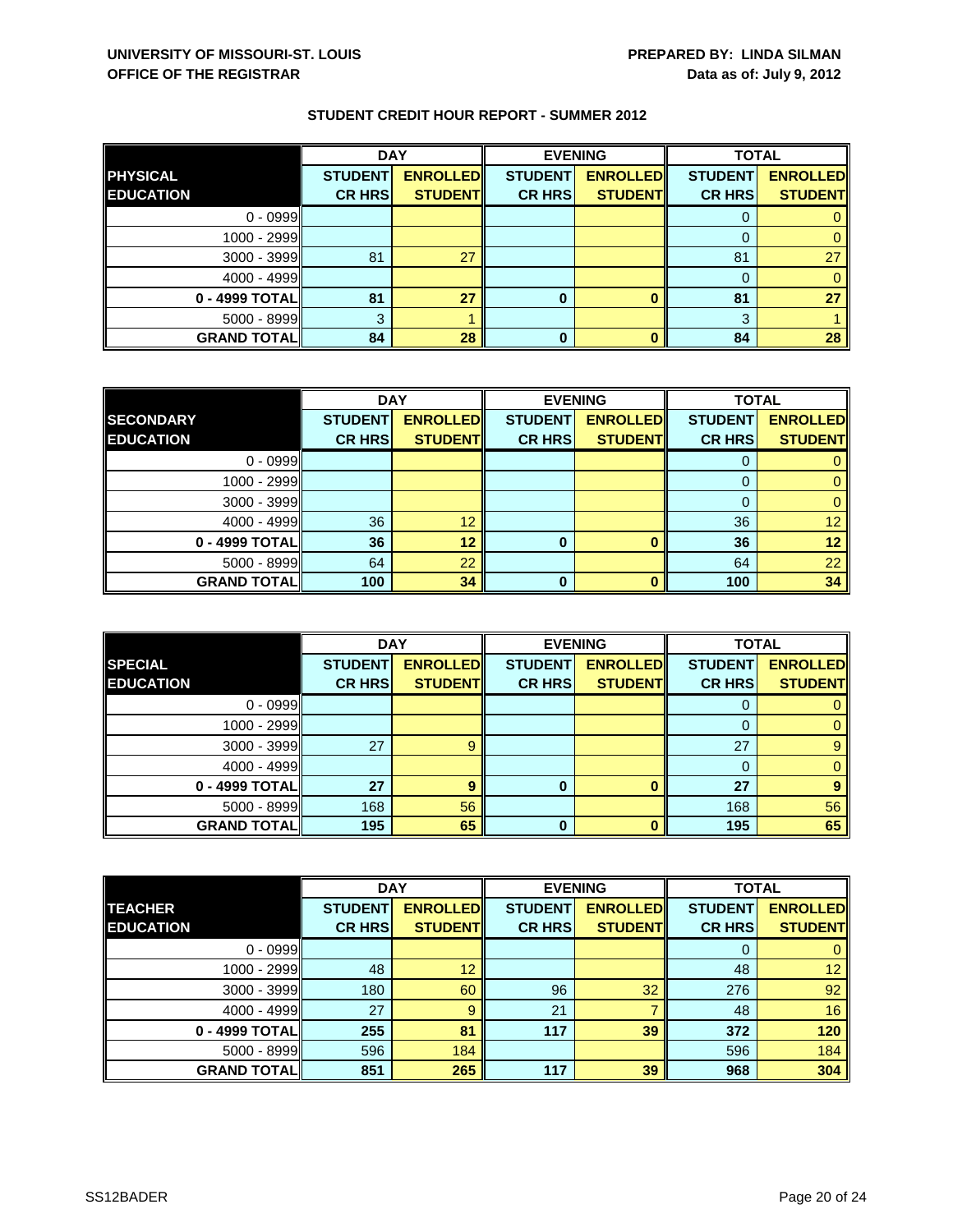|                           | <b>DAY</b>     |                 | <b>EVENING</b> |                 | <b>TOTAL</b>   |                 |
|---------------------------|----------------|-----------------|----------------|-----------------|----------------|-----------------|
| <b>TOTAL COLLEGE OF</b>   | <b>STUDENT</b> | <b>ENROLLED</b> | <b>STUDENT</b> | <b>ENROLLED</b> | <b>STUDENT</b> | <b>ENROLLED</b> |
| <b>ARTS &amp; SCIENCE</b> | <b>CR HRS</b>  | <b>STUDENT</b>  | <b>CR HRS</b>  | <b>STUDENT</b>  | <b>CR HRS</b>  | <b>STUDENT</b>  |
| $0 - 0999$                |                |                 |                |                 |                |                 |
| 1000 - 2999               | 6,008          | 1,812           | 1,655          | 543             | 7,663          | 2,355           |
| $3000 - 3999$             | 1,621          | 549             | 147            | 49              | 1,768          | 598             |
| $4000 - 4999$             | 575            | 206             | 384            | 128             | 959            | 334             |
| 0 - 4999 TOTAL            | 8,204          | 2,567           | 2,186          | 720             | 10,390         | 3,287           |
| $5000 - 8999$             | 917            | 401             | 0              |                 | 917            | 401             |
| <b>GRAND TOTAL</b>        | 9,121          | 2,968           | 2,186          | 720             | 11,307         | 3,688           |

|                                | <b>DAY</b>     |                  | <b>EVENING</b> |                 | <b>TOTAL</b>   |                 |
|--------------------------------|----------------|------------------|----------------|-----------------|----------------|-----------------|
| <b>TOTAL COLLEGE OF</b>        | <b>STUDENT</b> | <b>ENROLLEDI</b> | <b>STUDENT</b> | <b>ENROLLED</b> | <b>STUDENT</b> | <b>ENROLLED</b> |
| <b>BUSINESS ADMINISTRATION</b> | <b>CR HRS</b>  | <b>STUDENT</b>   | <b>CR HRS</b>  | <b>STUDENT</b>  | <b>CR HRS</b>  | <b>STUDENT</b>  |
| $0 - 0999$                     |                |                  | O              |                 |                |                 |
| 1000 - 2999                    | 462            | 154              | 153            | 51              | 615            | 205             |
| $3000 - 3999$                  | 962            | 322              | 1,170          | 390             | 2,132          | 712             |
| $4000 - 4999$                  | 237            | 79               | 0              | 0               | 237            | 79              |
| 0 - 4999 TOTALI                | 1,661          | 555              | 1,323          | 441             | 2,984          | 996             |
| $5000 - 8999$                  | 1,177          | 396              | 0              |                 | 1,177          | 396             |
| <b>GRAND TOTAL</b>             | 2,838          | 951              | 1,323          | 441             | 4,161          | 1,392           |

|                                             | <b>DAY</b>                      |                                    | <b>EVENING</b>                  |                                   | <b>TOTAL</b>                    |                                   |
|---------------------------------------------|---------------------------------|------------------------------------|---------------------------------|-----------------------------------|---------------------------------|-----------------------------------|
| <b>TOTAL COLLEGE OF</b><br><b>EDUCATION</b> | <b>STUDENT</b><br><b>CR HRS</b> | <b>ENROLLED</b><br><b>STUDENTI</b> | <b>STUDENT</b><br><b>CR HRS</b> | <b>ENROLLED</b><br><b>STUDENT</b> | <b>STUDENT</b><br><b>CR HRS</b> | <b>ENROLLED</b><br><b>STUDENT</b> |
| $0 - 0999$                                  |                                 |                                    | O                               |                                   |                                 |                                   |
| 1000 - 2999                                 | 69                              | 19                                 | 24                              | 8                                 | 93                              | 27                                |
| $3000 - 3999$                               | 443                             | 159                                | 231                             | 77                                | 674                             | 236                               |
| $4000 - 4999$                               | 216                             | 72                                 | 54                              | 18                                | 270                             | 90                                |
| 0 - 4999 TOTALI                             | 728                             | 250                                | 309                             | 103                               | 1,037                           | 353                               |
| $5000 - 8999$                               | 2,802                           | 929                                | 0                               |                                   | 2,802                           | 929                               |
| <b>GRAND TOTAL</b>                          | 3,530                           | 1,179                              | 309                             | 103                               | 3,839                           | 1,282                             |

|                              | <b>DAY</b>     |                 | <b>EVENING</b> |                 | <b>TOTAL</b>   |                 |
|------------------------------|----------------|-----------------|----------------|-----------------|----------------|-----------------|
| <b>TOTAL COLLEGE OF</b>      | <b>STUDENT</b> | <b>ENROLLED</b> | <b>STUDENT</b> | <b>ENROLLED</b> | <b>STUDENT</b> | <b>ENROLLED</b> |
| <b>FINE ARTS &amp; COMM.</b> | <b>CR HRS</b>  | <b>STUDENT</b>  | <b>CR HRS</b>  | <b>STUDENT</b>  | <b>CR HRS</b>  | <b>STUDENT</b>  |
| $0 - 0999$                   |                |                 | 0              |                 | O              | 0               |
| 1000 - 2999                  | 1,347          | 449             | 39             | 13              | 1,386          | 462             |
| 3000 - 3999                  | 321            | 99              | 0              |                 | 321            | 99              |
| $4000 - 4999$                | 105            | 32              | 0              |                 | 105            | 32 <sup>°</sup> |
| 0 - 4999 TOTAL               | 1,773          | 580             | 39             | 13              | 1,812          | 593             |
| 5000 - 8999                  | 31             | 11              | $\Omega$       |                 | 31             | 11              |
| <b>GRAND TOTAL</b>           | 1,804          | 591             | 39             | 13              | 1,843          | 604             |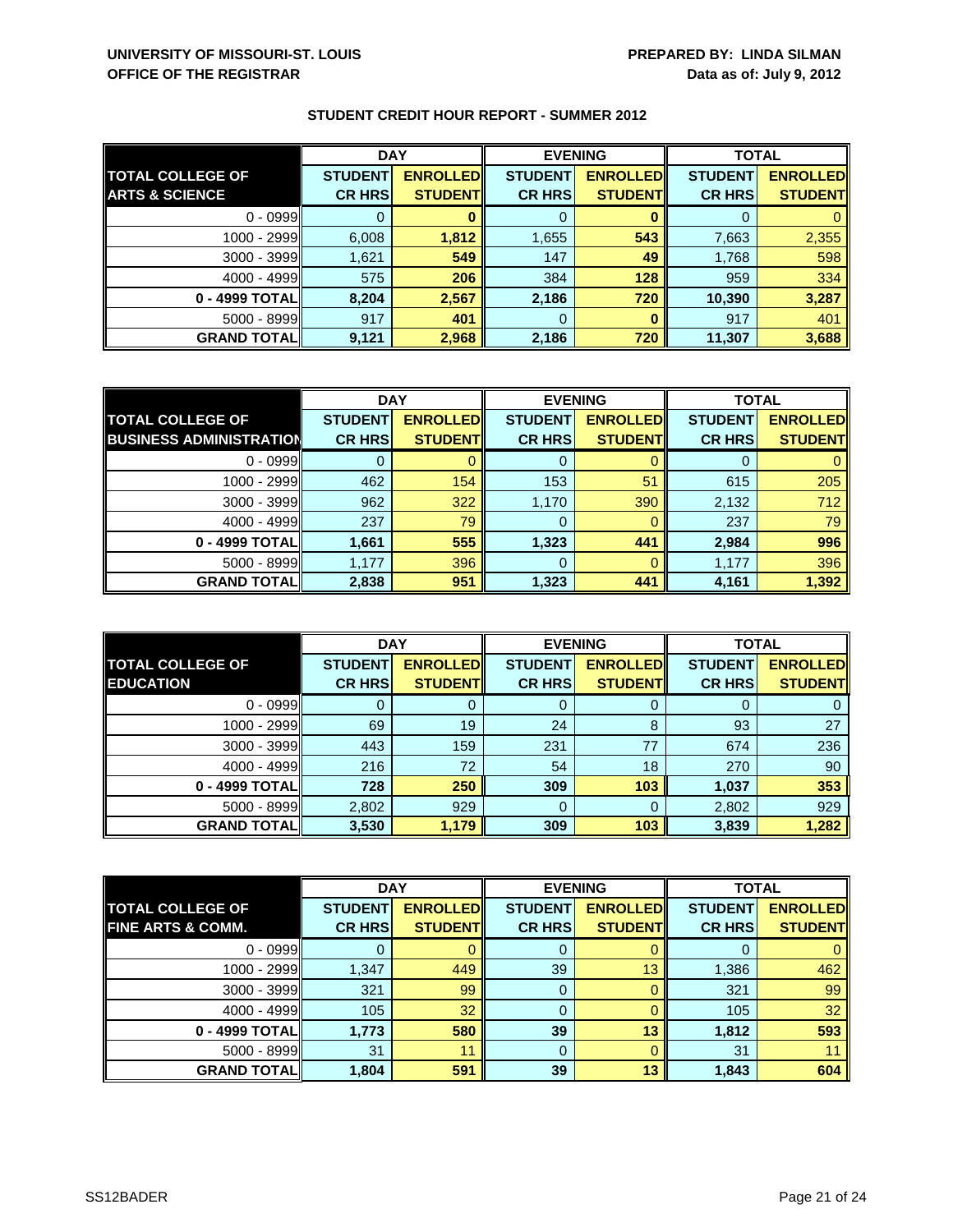|                                                          | <b>DAY</b>                      |                                   | <b>EVENING</b>                  |                                    |                                 | <b>TOTAL</b>                      |  |
|----------------------------------------------------------|---------------------------------|-----------------------------------|---------------------------------|------------------------------------|---------------------------------|-----------------------------------|--|
| <b>UMSL/WU ENGINEERING</b><br><b>PRE-ENGINEERING INC</b> | <b>STUDENT</b><br><b>CR HRS</b> | <b>ENROLLED</b><br><b>STUDENT</b> | <b>STUDENT</b><br><b>CR HRS</b> | <b>ENROLLED</b><br><b>STUDENTI</b> | <b>STUDENT</b><br><b>CR HRS</b> | <b>ENROLLED</b><br><b>STUDENT</b> |  |
| 0 - 0999 Pre-Engineering                                 |                                 |                                   |                                 |                                    | 0                               |                                   |  |
| 1000 - 2999 Pre-Engineering                              |                                 |                                   |                                 |                                    | $\Omega$                        |                                   |  |
| $0 - 0999$                                               |                                 |                                   |                                 |                                    | 0                               |                                   |  |
| 1000 - 2999                                              |                                 |                                   | 81                              | 27                                 | 81                              | 27                                |  |
| $3000 - 3999$                                            |                                 |                                   | 308                             | 102                                | 308                             | 102                               |  |
| $4000 - 4999$                                            | 36                              | 9                                 | 160                             | 62                                 | 196                             | 71                                |  |
| 0 - 4999 TOTAL                                           | 36                              | 9                                 | 549                             | 191                                | 585                             | 200                               |  |
| $5000 - 8999$                                            |                                 |                                   |                                 |                                    | $\Omega$                        |                                   |  |
| <b>GRAND TOTAL</b>                                       | 36                              | 9                                 | 549                             | 191                                | 585                             | 200                               |  |

|                         | <b>DAY</b>     |                 | <b>EVENING</b> |                 | <b>TOTAL</b>   |                 |
|-------------------------|----------------|-----------------|----------------|-----------------|----------------|-----------------|
| <b>TOTAL COLLEGE OF</b> | <b>STUDENT</b> | <b>ENROLLED</b> | <b>STUDENT</b> | <b>ENROLLED</b> | <b>STUDENT</b> | <b>ENROLLED</b> |
| <b>NURSING</b>          | <b>CR HRS</b>  | <b>STUDENT</b>  | <b>CR HRS</b>  | <b>STUDENT</b>  | <b>CR HRS</b>  | <b>STUDENT</b>  |
| $0 - 0999$              |                |                 |                |                 |                |                 |
| 1000 - 2999             |                |                 |                |                 |                |                 |
| $3000 - 3999$           | 1,179          | 345             | 392            | 112             | 1,571          | 457             |
| $4000 - 4999$           | 900            | 229             | 130            | 26              | 1,030          | 255             |
| 0 - 4999 TOTAL          | 2,079          | 574             | 522            | 138             | 2,601          | 712             |
| 5000 - 8999             | 729            | 218             |                |                 | 729            | 218             |
| <b>GRAND TOTAL</b>      | 2,808          | 792             | 522            | 138             | 3,330          | 930             |

|                         | <b>DAY</b>     |                 | <b>EVENING</b> |                 | <b>TOTAL</b>   |                 |
|-------------------------|----------------|-----------------|----------------|-----------------|----------------|-----------------|
| <b>TOTAL COLLEGE OF</b> | <b>STUDENT</b> | <b>ENROLLED</b> | <b>STUDENT</b> | <b>ENROLLED</b> | <b>STUDENT</b> | <b>ENROLLED</b> |
| <b>OPTOMETRY</b>        | <b>CR HRS</b>  | <b>STUDENT</b>  | <b>CR HRS</b>  | <b>STUDENT</b>  | <b>CR HRS</b>  | <b>STUDENT</b>  |
| $0 - 0999$              |                |                 |                |                 |                |                 |
| 1000 - 2999             |                |                 |                |                 |                |                 |
| 3000 - 3999             |                |                 |                |                 |                |                 |
| $4000 - 4999$           |                |                 |                |                 |                |                 |
| 0 - 4999 TOTAL          |                |                 | 0              |                 |                |                 |
| 5000 - 8999             | 584            | 111             |                |                 | 584            | $11^{\circ}$    |
| <b>GRAND TOTAL</b>      | 584            | 111             | 0              |                 | 584            | 111             |

|                    | <b>DAY</b>     |                 | <b>EVENING</b> |                 | <b>TOTAL</b>   |                 |
|--------------------|----------------|-----------------|----------------|-----------------|----------------|-----------------|
| <b>TOTAL</b>       | <b>STUDENT</b> | <b>ENROLLED</b> | <b>STUDENT</b> | <b>ENROLLED</b> | <b>STUDENT</b> | <b>ENROLLED</b> |
| <b>GRADUATE</b>    | <b>CR HRS</b>  | <b>STUDENTI</b> | <b>CR HRS</b>  | <b>STUDENT</b>  | <b>CR HRS</b>  | <b>STUDENT</b>  |
| $0 - 0999$         |                |                 |                |                 |                |                 |
| 1000 - 2999        |                |                 |                |                 |                |                 |
| 3000 - 3999        |                |                 |                |                 |                |                 |
| $4000 - 4999$      |                |                 |                |                 |                |                 |
| 0 - 4999 TOTAL     | 0              |                 | 0              |                 |                |                 |
| 5000 - 8999        | 75             | 25              |                |                 | 75             | 25              |
| <b>GRAND TOTAL</b> | 75             | 25              | 0              |                 | 75             | 25              |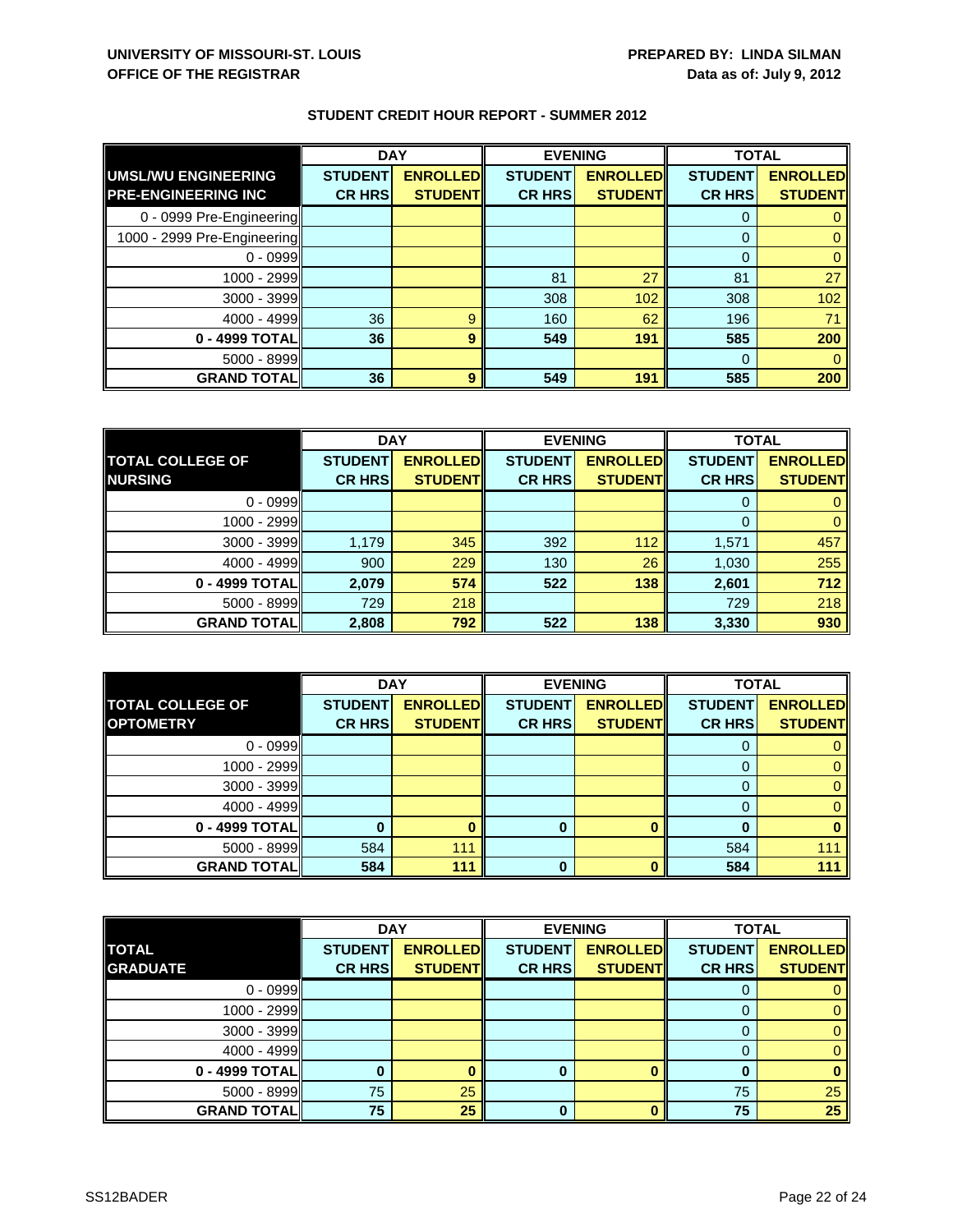|                         | <b>DAY</b>     |                 | <b>EVENING</b> |                 | <b>TOTAL</b>   |                 |
|-------------------------|----------------|-----------------|----------------|-----------------|----------------|-----------------|
| TOTAL AIR &             | <b>STUDENT</b> | <b>ENROLLED</b> | <b>STUDENT</b> | <b>ENROLLED</b> | <b>STUDENT</b> | <b>ENROLLED</b> |
| <b>MILITARY SCIENCE</b> | <b>CR HRS</b>  | <b>STUDENT</b>  | <b>CR HRS</b>  | <b>STUDENT</b>  | <b>CR HRS</b>  | <b>STUDENT</b>  |
| $0 - 0999$              |                |                 |                |                 |                |                 |
| 1000 - 2999             |                |                 |                |                 |                |                 |
| 3000 - 3999             |                |                 |                |                 |                |                 |
| $4000 - 4999$           |                |                 |                |                 |                |                 |
| 0 - 4999 TOTAL          |                |                 |                |                 |                |                 |
| 5000 - 8999             |                |                 |                |                 |                |                 |
| <b>GRAND TOTALI</b>     |                |                 |                |                 |                |                 |

|                    | <b>DAY</b>     |                  | <b>EVENING</b> |                 | <b>TOTAL</b>   |                 |
|--------------------|----------------|------------------|----------------|-----------------|----------------|-----------------|
|                    | <b>STUDENT</b> | <b>ENROLLEDI</b> | <b>STUDENT</b> | <b>ENROLLED</b> | <b>STUDENT</b> | <b>ENROLLED</b> |
| <b>TOTAL CO-OP</b> | <b>CR HRS</b>  | <b>STUDENT</b>   | <b>CR HRS</b>  | <b>STUDENT</b>  | <b>CR HRS</b>  | <b>STUDENT</b>  |
| $0 - 0999$         |                |                  |                |                 |                |                 |
| $1000 - 2999$      |                |                  |                |                 | 0              |                 |
| $3000 - 3999$      | 94             | 13               |                |                 | 94             | 13 <sup>2</sup> |
| $4000 - 4999$      | 40.5           | 14               |                |                 | 41             | 14              |
| 0 - 4999 TOTAL     | 134.5          | 27               | 0              |                 | 134.5          | 27              |
| $5000 - 8999$      |                |                  |                |                 |                |                 |
| <b>GRAND TOTAL</b> | 134.5          | 27               | O              |                 | 135            | 27              |

|                        | <b>DAY</b>     |                  | <b>EVENING</b> |                 | <b>TOTAL</b>   |                 |
|------------------------|----------------|------------------|----------------|-----------------|----------------|-----------------|
|                        | <b>STUDENT</b> | <b>ENROLLEDI</b> | <b>STUDENT</b> | <b>ENROLLED</b> | <b>STUDENT</b> | <b>ENROLLED</b> |
| <b>TOTAL ON CAMPUS</b> | <b>CR HRS</b>  | <b>STUDENT</b>   | <b>CR HRS</b>  | <b>STUDENT</b>  | <b>CR HRS</b>  | <b>STUDENT</b>  |
| $0 - 0999$             |                |                  | 0              |                 | O              |                 |
| 1000 - 2999            | 7,886          | 2,434            | 1,952          | 642             | 9,838          | 3,076           |
| $3000 - 3999$          | 4,620          | 1,487            | 2,248          | 730             | 6,868          | 2,217           |
| $4000 - 4999$          | 2,109.5        | 641              | 728            | 234             | 2,837.5        | 875             |
| 0 - 4999 TOTAL         | 14,615.5       | 4,562            | 4,928          | 1,606           | 19,543.5       | 6,168           |
| $5000 - 8999$          | 6,315          | 2,091            | 0              |                 | 6,315          | 2,091           |
| <b>GRAND TOTALI</b>    | 20,930.5       | 6,653            | 4,928          | 1,606           | 25,858.5       | 8,259           |

| <b>TOTAL OFF CAMPUS</b> | <b>DAY</b><br><b>EVENING</b> |                 | <b>TOTAL</b>   |                 |                |                 |
|-------------------------|------------------------------|-----------------|----------------|-----------------|----------------|-----------------|
| <b>CREDIT HOURS BY</b>  | <b>STUDENT</b>               | <b>ENROLLED</b> | <b>STUDENT</b> | <b>ENROLLED</b> | <b>STUDENT</b> | <b>ENROLLED</b> |
| <b>COURSE LEVEL</b>     | <b>CR HRS</b>                | <b>STUDENTI</b> | <b>CR HRS</b>  | <b>STUDENT</b>  | <b>CR HRS</b>  | <b>STUDENT</b>  |
| $0 - 0999$              |                              |                 |                |                 |                |                 |
| 1000 - 2999II           | 436                          | 141             |                |                 | 436            | 141             |
| $3000 - 3999$           | 360                          | 120             |                |                 | 360            | 120             |
| $4000 - 4999$           | 178                          | 54              |                |                 | 178            | 54              |
| 0 - 4999 TOTAL          | 974                          | 315             | $\bf{0}$       |                 | 974            | 315             |
| $5000 - 8999$           | 2,479                        | 827             |                |                 | 2,479          | 827             |
| <b>GRAND TOTAL</b>      | 3,453                        | 1,142           | $\bf{0}$       |                 | 3,453          | 1,142           |